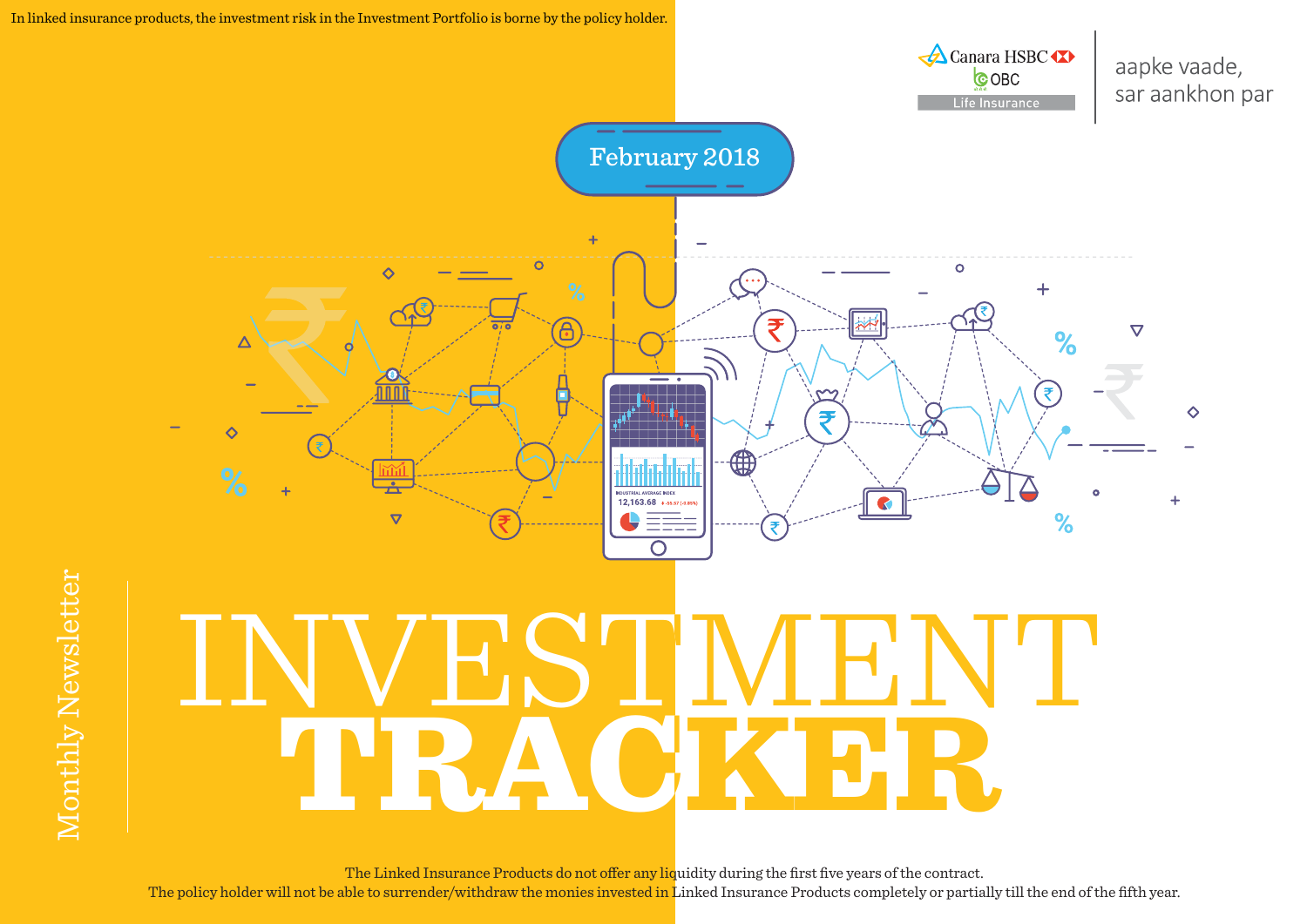## **Content**

Page 3

From the CIO's Desk

Page 3<br>
From the CIO's Desk<br>
Page 4<br>
Unit Linked Balanced II Fund<br>
Page 16<br>
Unit Linked Balanced Plus Fund<br>
Page 6<br>
Unit Linked Balanced Plus Fund<br>
Unit Linked India Multicap Fund<br>
Unit Linked Balanced Plus Fund<br>
Unit Link Page 4 Unit Linked Equity Fund

Page 6

Unit Linked Growth Fund

## Page 10

Unit Linked Growth II Fund

Page 12

Unit Linked Growth Plus Fund

Page 14

Unit Linked Balanced Fund

Page 16

Unit Linked Balanced II Fund

Page 18

Unit Linked Balanced Plus Fund

Unit Linked Equity II Fund Page 32 Page 20

Unit Linked Debt Fund

Page 22

Unit Linked Debt Plus Fund

Page 24 Unit Linked Liquid Fund

Page 26 Unit Linked NAV Guarantee Fund

Page 28

Unit Linked Pension Growth Fund

Page 30

Unit Linked India Multicap Fund

 $\text{Page 8}$  Unit Linked Debt Fund UL Emerging Leaders Equity Fund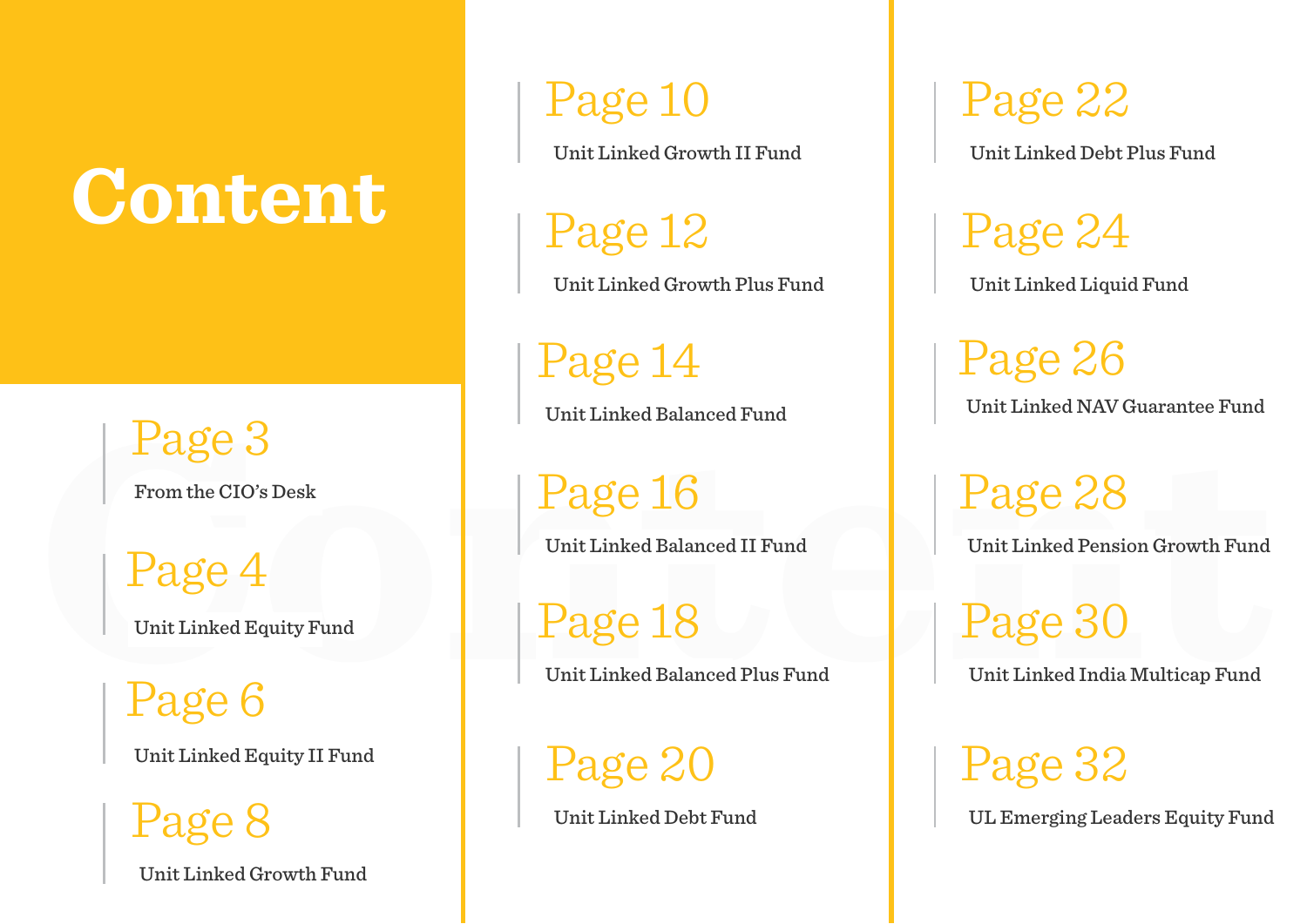## CIO's Desk *From the*

Market commentary – February 2018<br>Visible signs of a rebound in economic growth marked<br>Gross Value Added (GVA) growth reviving in Q3FY18 to<br>picked up as Industrial Production (IIP) growth accele<br>steadily keep on improving Visible signs of a rebound in economic growth marked February 2018. Clear signs of economic recovery are evident with India's Gross Value Added (GVA) growth reviving in Q3FY18 to 6.7% from 6.2% in Q2FY18 and 5.6% in Q1FY18. Industrial activity also picked up as Industrial Production (IIP) growth accelerated sharply to 7.1% in December 2017. We believe that growth would steadily keep on improving in the days to come. The BSE-30 and Nifty-50 indices, however, have corrected 5% in February 2018 on the back of rising interest rates, widening trade deficit, reports of banking frauds as well as fall in global markets. Domestic institutions bought equities worth Rs. 16,100 crores (approx.), while foreign investors sold equities worth Rs. 9,700 crores (approx.) during February 2018. Equity markets globally had given strong returns over the past few years, and they are now consolidating and taking a breather. Growth is recovering across the world as well as in India and earnings of companies are surpassing expectations. We believe that post this market consolidation, higher growth of earnings will drive further returns over the next few years.

**Anurag Jain** *Chief Investment Officer* 

Union Budget 2018 was presented during the month and was rightly focused on consolidation and implementation of previously announced reforms and does not propose any new major reforms. The key focus has been on the farm, infra, manufacturing and healthcare sectors. Farmers will benefit from higher Minimum Support Prices in the coming years. Even with higher allocation to pension and subsidies, fiscal deficit has been restricted to 3.5% and 3.3% of the GDP in FY18 and FY19 respectively on the back of improvement in the GST collections. Long-term capital gains tax of 10% on equities has been introduced, which is a near-term dampener, but you will be happy to know that this does not impact your investments in ULIPs, though it impacts other equity investments. Equities still remain a very attractive asset class for investment.

In our view, 2018 will be the year of contrasts. On one hand, growth will steadily accelerate as the economy recovers from de-monetisation and GST transition. On the other hand, macro stability will worsen slightly as inflation, current account deficit, fiscal deficit and interest rates will inch up with rising crude oil prices and fiscal consolidation may take a pause. GDP growth, which had dipped to 5.7% in Q1FY18, has recovered to 7.2% in Q3FY18 and is further expected to accelerate going forward, driven by the fiscal stimulus being injected by the Government. Quarterly results of companies also have been very encouraging. In our opinion, sustained acceleration in profit growth of companies can offset the slightly higher interest rates and above-average valuations in the equity markets and drive equity outperformance, signs of which are clearly visible now.

Higher inflation expectation on the back of growth turnaround, higher current account deficit and rising US yields has led to interest rates (10-year Government securities) moving higher from 7.43% levels to 7.72% during the month of February 2018. We believe that the best of interest rate cycle is behind us and going forward directionally, interest rates would move up, though at a very gradual pace. Interest rate moving up brings down returns in fixed income. Our endeavor is to maximize returns in this environment.

After seeing the strong returns generated by markets in recent times, it is tempting to cash out of your market-linked investments and wait for markets to correct. We would suggest that "time in the market is more important than timing the market" to generate good returns over the long-term period. Trying to time the market leads to negative surprises generally and investing on a regular basis is the best investment strategy.

Our investment philosophy is based on disciplined and structured approach of doing research and investing. It includes undiluted focus on fundamental research to identify high-quality businesses, having strong corporate governance framework that will create sustainable value for their shareholders. We employ great rigor and effort in identifying good companies and businesses and holding onto those investments for long periods. The objective is to build a portfolio of companies that will grow and become big over time and in the process generate superior returns.

*Data Sources: The factual information mentioned above pertaining to market performance has been taken from National Stock Exchange (NSE) website, CRISIL Customized debt index, Reserve Bank of India (RBI) NDS-OM, and Bloomberg.*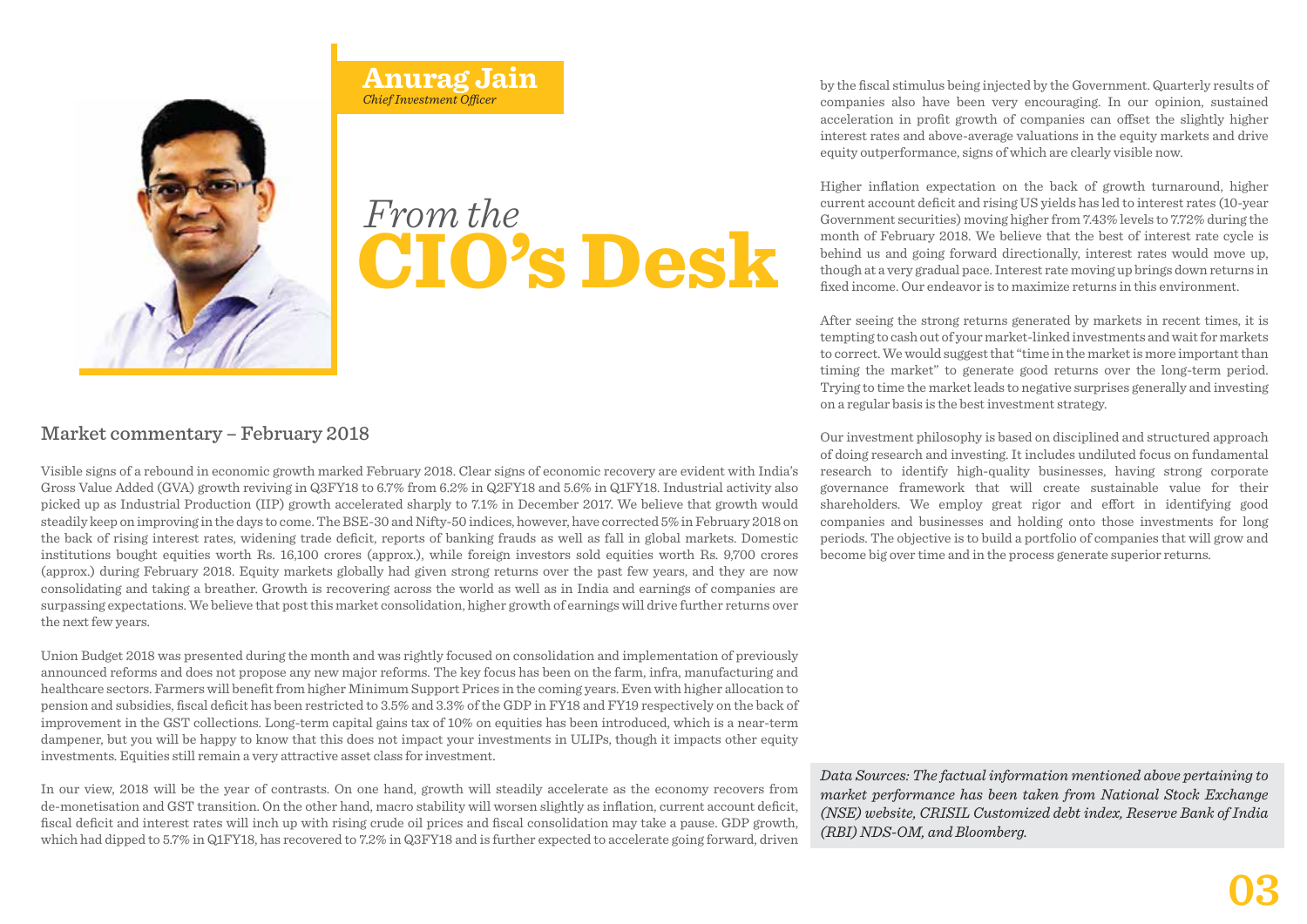## Unit Linked Equity Fund

The Fund's primary objective is to have high capital appreciation through investment equities. To maintain liquidity, the Fund will invest in cash and money market instruments.

- Manufacture of pharmaceuticals, medicinal chemical and botanical Products
- Electricity, gas, steam and air conditioning supply
- Civil engineering
- Manufacture of electrical equipment
- Manufacture of basic metals
- Manufacture of other non-metallic mineral products

## DATE OF INCEPTION: 16<sup>TH</sup> JUNE 2008

- Manufacture of chemicals and chemical products
- Computer programming, consultancy and related activities
- Manufacture of motor vehicles, trailers and semi-trailers
- Financial and Insurance activities
- Others

 $\mathcal{L}^{\text{max}}$  $\mathcal{L}^{\text{max}}$ 

#### Risk Profile – High *Asset Allocation Pattern*

## 60% - 100%

Equity and Equity Related Instruments

 $0\%$  -  $40\%$ 

Money Market

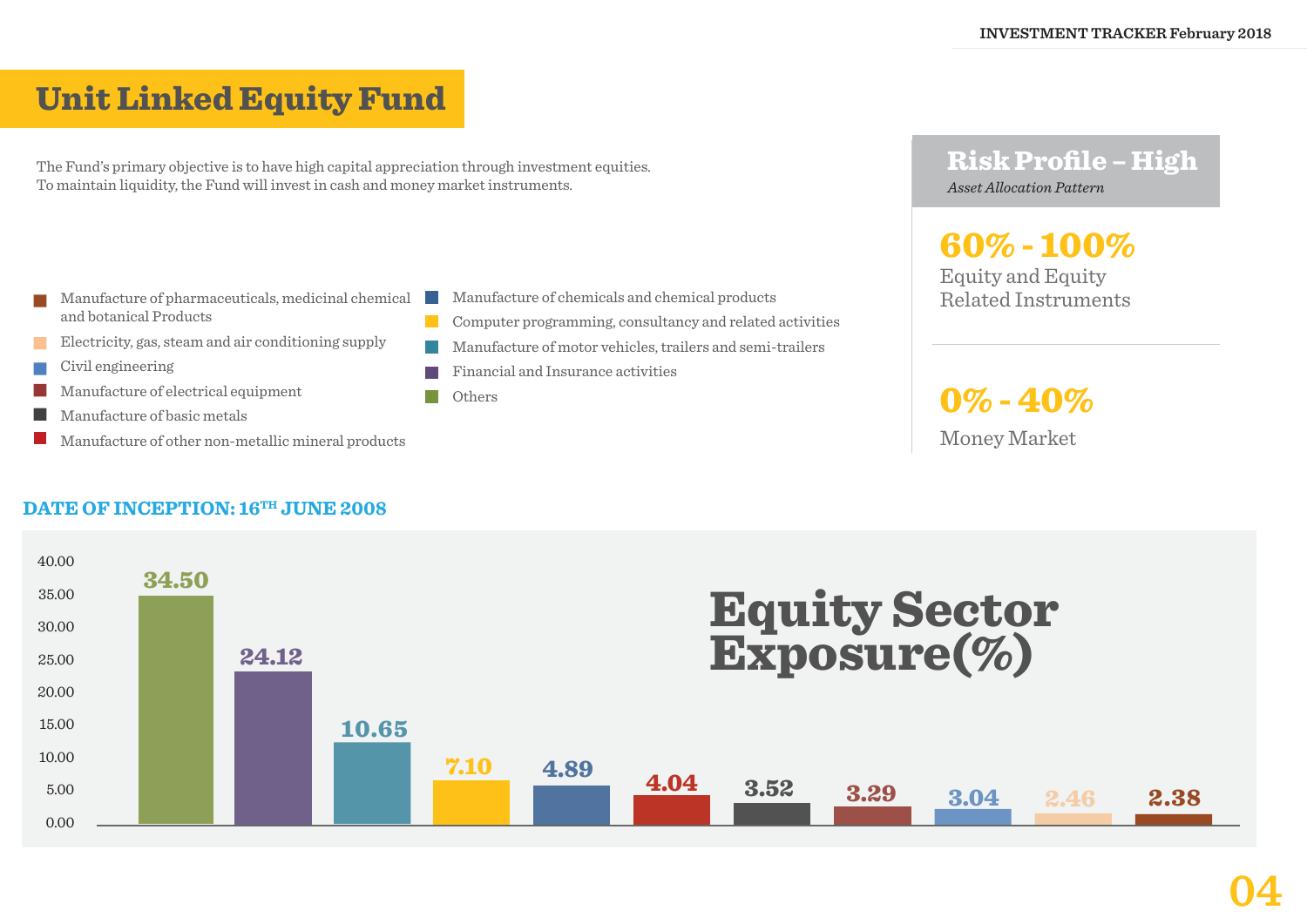#### **FUND PERFORMANCE AS ON 28TH FEBRUARY 2018** Benchmark: Nifty 50



#### **PORTFOLIO AS ON 28th February 2018**

NAV as on 28th February 2018: 24.5673

|                          | $\%$  |              |                                     |
|--------------------------|-------|--------------|-------------------------------------|
| <b>EQUITY</b>            | 98.82 |              |                                     |
| HDFC Bank Ltd            | 6.64  |              |                                     |
| Maruti Suzuki India Ltd  | 6.12  |              | ÷                                   |
| Reliance ETF Bank BeES   | 5.66  |              |                                     |
| YES Bank Ltd             | 4.77  |              | <b>MONEY</b>                        |
| Infosys Ltd              | 4.15  |              | <b>MARKET</b><br><b>INSTRUMENTS</b> |
| IndusInd Bank Ltd        | 3.42  |              | $&$ OTHERS $(\%)$                   |
| Larsen & Tourbo Ltd      | 3.04  |              |                                     |
| Jindal Steel & Power Ltd | 2.68  |              | 1.18                                |
| <b>ICICI Bank Ltd</b>    | 2.55  |              |                                     |
| GAIL (India) Ltd         | 2.46  |              |                                     |
| Others                   | 57.33 |              |                                     |
|                          |       | <b>Total</b> | <b>100</b>                          |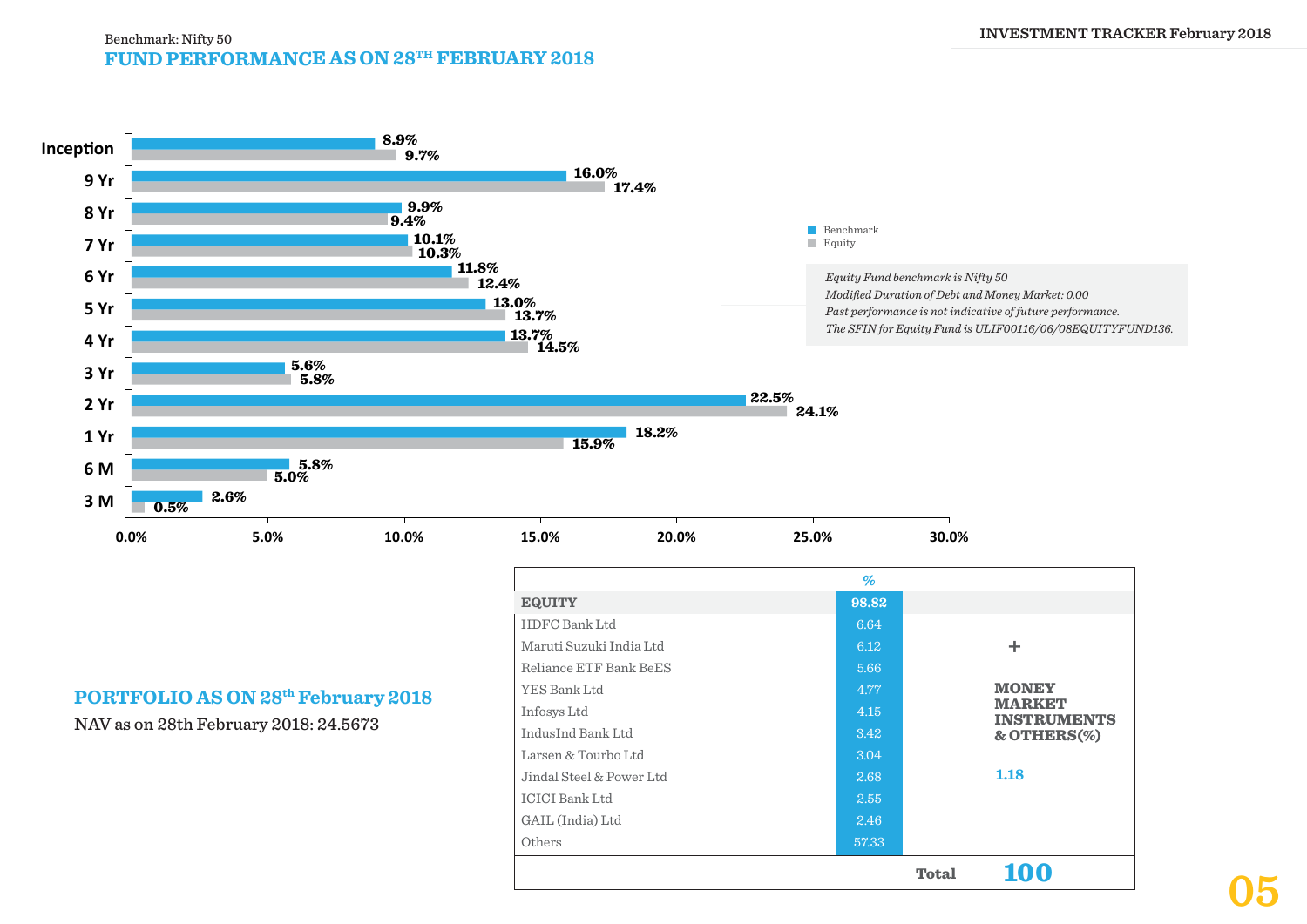## Unit Linked Equity II Fund

The Fund's primary objective is to have high capital appreciation through investment equities. To maintain liquidity, the Fund will invest in cash and money market instruments.

- Manufacture of pharmaceuticals, medicinal chemical and botanical Products
- Electricity, gas, steam and air conditioning supply
- Civil engineering
- Manufacture of electrical equipment
- Manufacture of basic metals
- Manufacture of other non-metallic mineral products

**DATE OF INCEPTION:**  $7^{\text{TH}}$  **JANUARY 2010** 

- Manufacture of chemicals and chemical products
- $\mathcal{L}^{\text{max}}$ Computer programming, consultancy and related activities
- Manufacture of motor vehicles, trailers and semi-trailers
- Financial and Insurance activities
- **Tara Others**

 $\mathbb{R}^n$ 

#### Risk Profile – High *Asset Allocation Pattern*

Equity and Equity 60% - 100%

Related Instruments

0% - 40%

Money Market

#### 40.00 35.00 30.00 25.00 20.00 15.00 10.00 5.00 0.00 35.25 23.58 7.08 4.73 4.19 3.45 3.18 2.87 2.43 2.36 10.62 Equity Sector Exposure(%)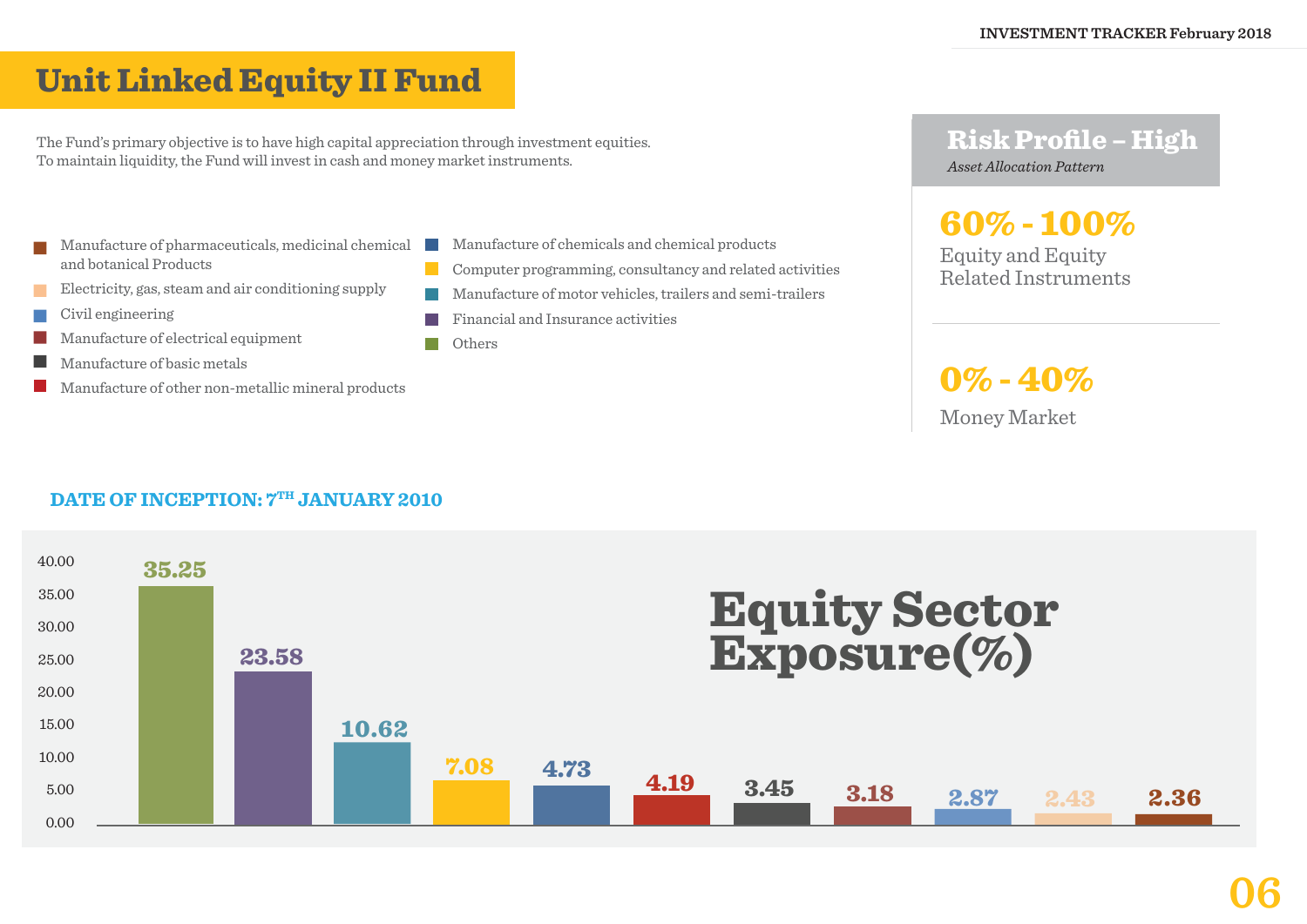#### **FUND PERFORMANCE AS ON 28TH FEBRUARY 2018** Benchmark: Nifty 50 **INVESTMENT TRACKER February 2018**





*Equity II Fund benchmark is Nifty 50 Modified Duration of Debt and Money Market: 0.00 Past performance is not indicative of future performance. The SFIN for Equity II Fund is ULIF00607/01/10EQUTYIIFND136.*

| <b>EQUITY</b>            | 99.02 |              |                                     |
|--------------------------|-------|--------------|-------------------------------------|
| HDFC Bank Ltd            | 6.64  |              |                                     |
| Maruti Suzuki India Ltd  | 6.12  |              | ÷.                                  |
| Reliance ETF Bank BeES   | 5.31  |              |                                     |
| YES Bank Ltd             | 4.76  |              | <b>MONEY</b>                        |
| Infosys Ltd              | 4.12  |              | <b>MARKET</b><br><b>INSTRUMENTS</b> |
| IndusInd Bank Ltd        | 3.49  |              | $&$ OTHERS $(\%)$                   |
| Larsen & Tourbo Ltd      | 2.87  |              |                                     |
| Jindal Steel & Power Ltd | 2.61  |              | 0.98                                |
| <b>ICICI Bank Ltd</b>    | 2.54  |              |                                     |
| GAIL (India) Ltd         | 2.43  |              |                                     |
| Others                   | 58.13 |              |                                     |
|                          |       | <b>Total</b> | 100                                 |

**%**

#### **PORTFOLIO AS ON 28th February 2018**

NAV as on 28th February 2018: 20.2322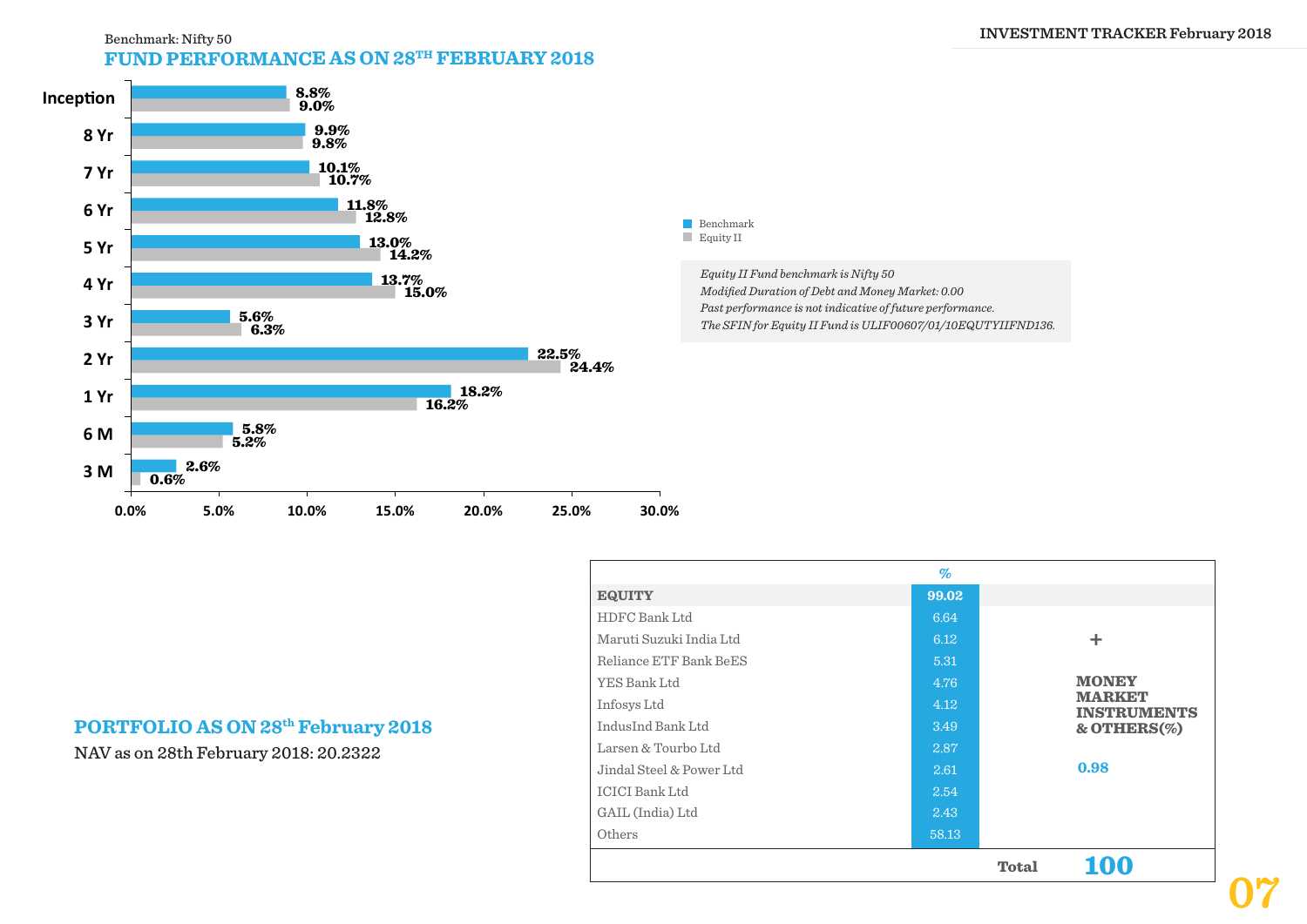## Unit Linked Growth Fund

The Fund invests in listed equities and high quality fixed income and money market instruments. The Fund intends to adopt relatively aggressive approach towards bonds and equities with the objective of achieving capital appreciation.

- **Manufacture of pharmaceuticals, medicinal chemical** and botanical Products
- Civil engineering
- **Manufacture of basic metals**
- Manufacture of electrical equipment
- Manufacture of other non-metallic mineral products
- **Manufacture of chemicals and chemical products**
- **Manufacture of machinery and equipment n.e.c.**
- Computer programming, consultancy and related activities
- Manufacture of motor vehicles, trailers and semi-trailers
- Financial and Insurance activities
- **Others**

#### DATE OF INCEPTION: 16<sup>TH</sup> JUNE 2008

| <b>Risk Profile -<br/>Medium to High</b><br><b>Asset Allocation Pattern</b> | <b>Credit Rating Profile</b> |
|-----------------------------------------------------------------------------|------------------------------|
| $50\% - 90\%$<br>Equity and                                                 | AAA & equivalent* $100\%$    |
| <b>Equity Related Instruments</b>                                           | AA & equivalent              |
| $10\% - 50\%$<br><b>Debt Securities</b>                                     | A & equivalent               |
| $0\% - 40\%$<br><b>Money Market</b>                                         | Total<br>100%                |

*\* Includes Gsec, SDL,Tbill , CBLO and Reverse Repo*

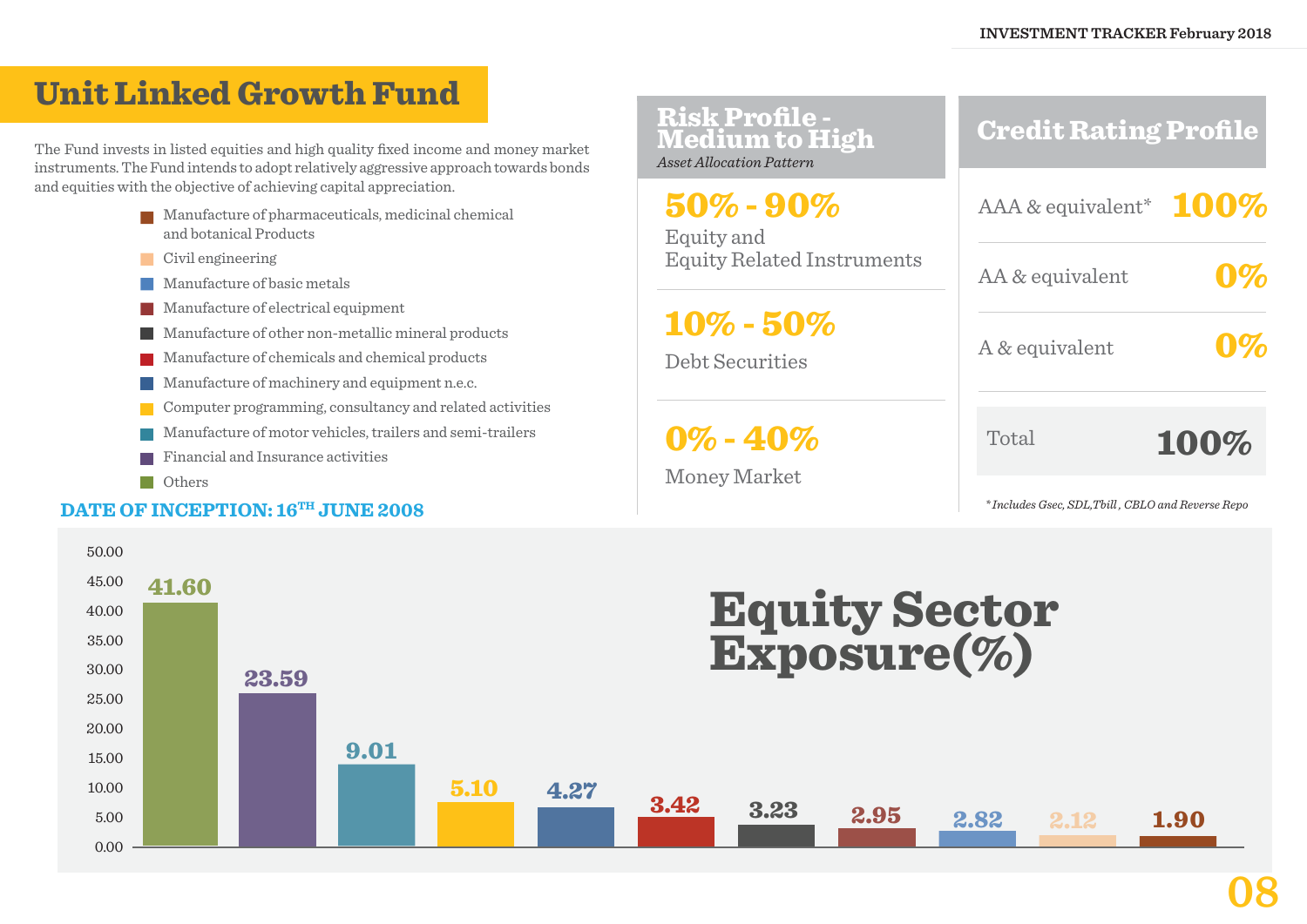#### **FUND PERFORMANCE AS ON 28TH FEBRUARY 2018** Benchmark: Nifty 50 and CRISIL Composite Bond Fund Index



Benchmark **Growth** 

*Growth Fund benchmark is 80% Nifty 50 and 20% CRISIL Composite Bond Fund Index. Modified Duration of Debt and Money Market: 5.78 Past performance is not indicative of future performance. The SFIN for Growth Fund is ULIF00216/06/08GROWTHFUND136*



#### NAV as on 28th February 2018: 24.9849

#### **PORTFOLIO AS ON 28th February 2018**

|                          | %     |                                         | $\%$ |                                                  | $\%$         |                                     |
|--------------------------|-------|-----------------------------------------|------|--------------------------------------------------|--------------|-------------------------------------|
| <b>EQUITY</b>            | 85.13 | <b>GOVERNMENT SECURITIES</b>            | 9.90 | <b>CORPORATE DEBT</b>                            | 4.07         |                                     |
| HDFC Bank Ltd            | 6.78  | 8.97% Govt. of India                    | 2.67 | 9.75% Rural Electrification Corp. Ltd.           | 0.97         |                                     |
| Maruti Suzuki India Ltd  | 5.43  | 6.84% Govt. of India GSEC               | 1.68 | 9.18% Power Fin Corp. Ltd. NCD                   | 0.83         |                                     |
| YES Bank Ltd             | 4.86  | 6.68% Govt. of India                    | 1.13 | 10.40% Reliance Ports & Terminals Ltd. NCD       | 0.66         |                                     |
| Infosys Ltd              | 3.34  | 9.23% Govt. of India                    | 1.01 | 9.00% Power Fin Corp. Ltd. NCD                   | 0.64         | <b>MONEY</b>                        |
| IndusInd Bank Ltd        | 3.03  | 6.57% Govt. of India                    | 0.94 | 10.25% Reliance Gas Transport Infrastructure Ltd | 0.59         | <b>MARKET</b><br><b>INSTRUMENTS</b> |
| Reliance ETF Bank BeES   | 2.67  | 7.72% Govt. of India GSEC               | 0.92 | 8.57% India Infradebt Ltd NCD                    | 0.25         | $&$ OTHERS $(\%)$                   |
| Subros Ltd               | 2.61  | 6.35% Govt. of India                    | 0.46 | 8.7% Power Fin Corp. Ltd. NCD                    | 0.13         |                                     |
| Jindal Steel & Power Ltd | 2.13  | 7.61% Govt. of India GSEC               | 0.34 |                                                  |              | 0.90                                |
| Larsen & Tourbo Ltd      | 2.12  | 8.35% Uttar Pradesh State Dev. Loan SPL | 0.18 |                                                  |              |                                     |
| Bajaj Finance Ltd        | 2.08  | 7.88% Govt. of India GSEC               | 0.18 |                                                  |              |                                     |
| Others                   | 50.09 | Others                                  | 0.38 |                                                  |              |                                     |
|                          |       |                                         |      |                                                  | <b>Total</b> | 100                                 |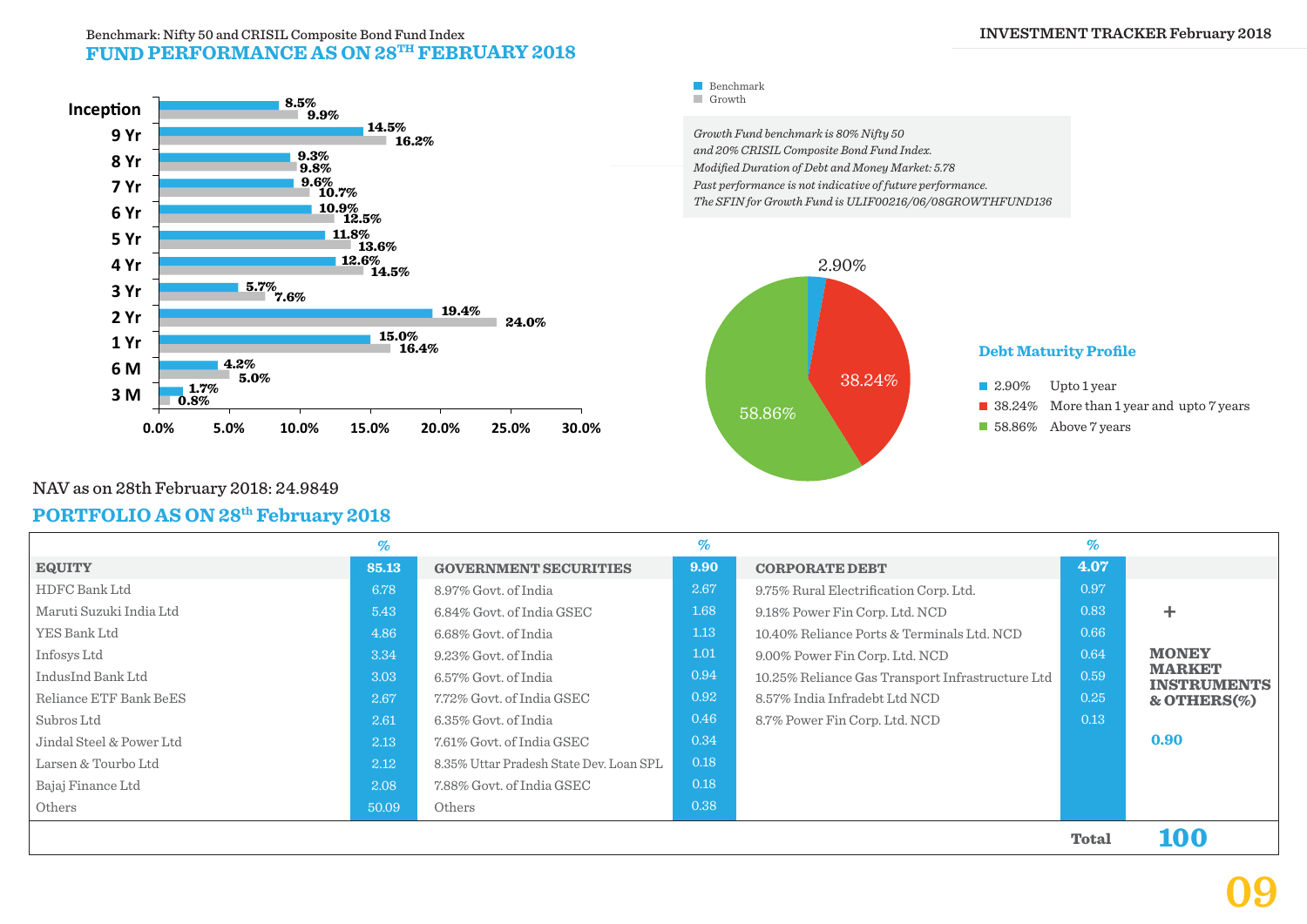## Unit Linked Growth II Fund

The Fund invests in listed equities and high quality fixed income and money market instruments. The Fund intends to adopt relatively aggressive approach towards bonds and equities with the objective of achieving capital appreciation.

- **Manufacture of pharmaceuticals, medicinal chemical and botanical Products**
- Civil engineering
- **Manufacture of basic metals**
- **Manufacture of electrical equipment**
- Manufacture of other non-metallic mineral products
- **Manufacture of chemicals and chemical products**
- **Manufacture of machinery and equipment n.e.c.**
- Computer programming, consultancy and related activities
- Manufacture of motor vehicles, trailers and semi-trailers
- **Financial and Insurance activities**
- **Others**

#### **DATE OF INCEPTION:**  $7^{\text{TH}}$  **JANUARY 2010**

| <b>Risk Profile -<br/>Medium to High</b><br>Asset Allocation Pattern                                         | <b>Credit Rating Profile</b>                      |
|--------------------------------------------------------------------------------------------------------------|---------------------------------------------------|
| $50\%$ - $90\%$<br>Equity and                                                                                | AAA & equivalent* $100\%$                         |
| <b>Equity Related Instruments</b><br>$10\% - 50\%$<br><b>Debt Securities</b><br>$0\% - 40\%$<br>Money Market | AA & equivalent                                   |
|                                                                                                              | A & equivalent                                    |
|                                                                                                              | Total<br>100%                                     |
|                                                                                                              | *Includes Gsec, SDL, Tbill, CBLO and Reverse Repo |

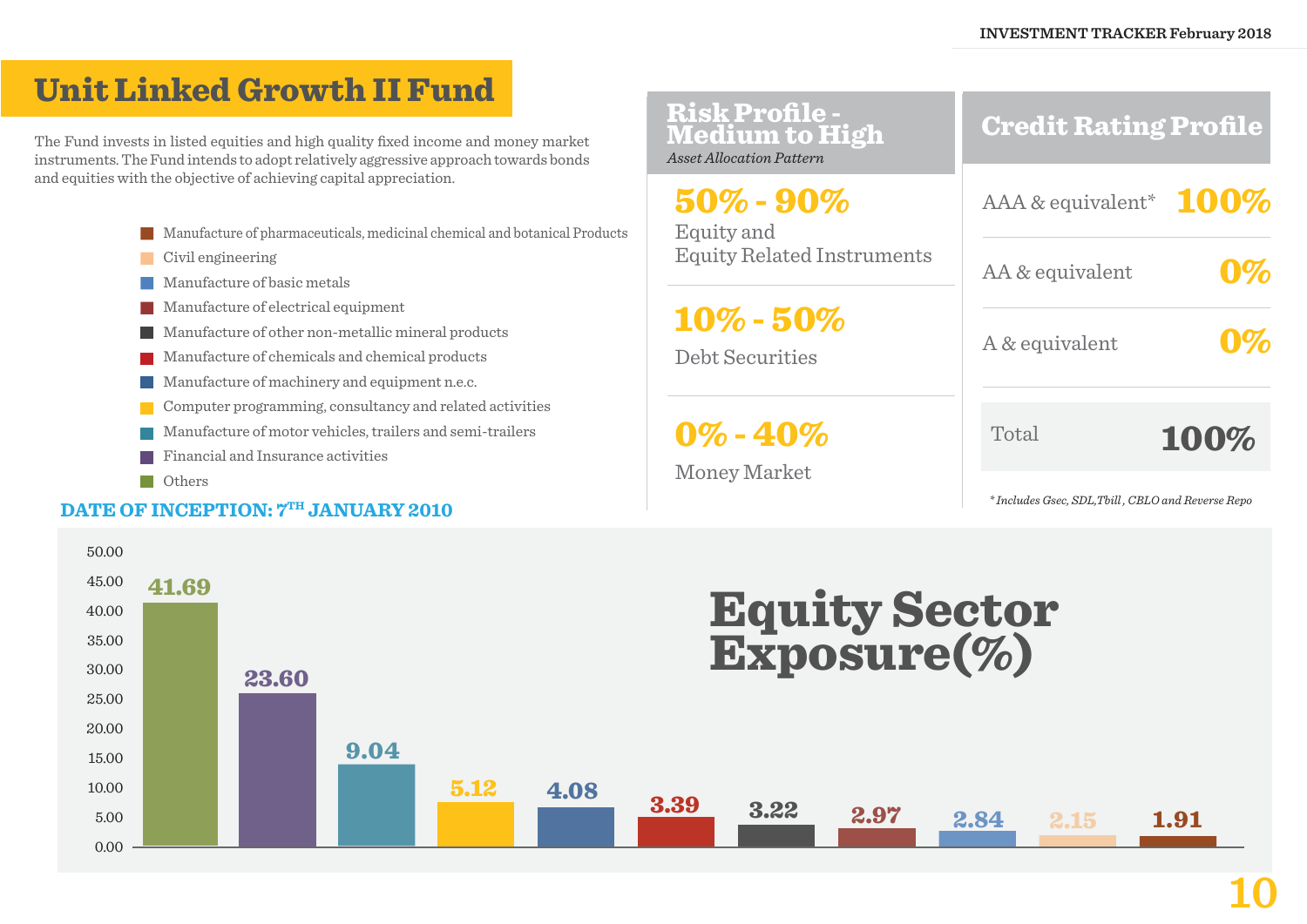#### **FUND PERFORMANCE AS ON 28TH FEBRUARY 2018** Benchmark: Nifty 50 and CRISIL Composite Bond Fund Index



*Growth II Fund benchmark is 80% Nifty 50 and 20% CRISIL Composite Bond Fund Index. Modified Duration of Debt and Money Market: 5.41 Past performance is not indicative of future performance. The SFIN for Growth II Fund is ULIF00707/01/10GROWTIIFND136.*



### NAV as on 28th February 2018: 21.1486

#### **PORTFOLIO AS ON 28th February 2018**

|                          | %     |                              | %    |                                                  | $\%$         |                                     |
|--------------------------|-------|------------------------------|------|--------------------------------------------------|--------------|-------------------------------------|
| <b>EQUITY</b>            | 84.82 | <b>GOVERNMENT SECURITIES</b> | 9.83 | <b>CORPORATE DEBT</b>                            | 4.01         |                                     |
| HDFC Bank Ltd            | 6.70  | 6.84% Govt. of India GSEC    | 2.73 | 9.00% Power Fin Corp. Ltd. NCD                   | 1.62         |                                     |
| Maruti Suzuki India Ltd  | 5.50  | 6.68% Govt. of India         | 1.27 | 10.25% Reliance Gas Transport Infrastructure Ltd | 1.59         | ÷.                                  |
| YES Bank Ltd             | 4.80  | 6.79% Govt. of India         | 0.85 | 8.70% Great Eastern Shipping Co Ltd NCD          | 0.29         |                                     |
| IndusInd Bank Ltd        | 3.33  | 6.57% Govt. of India         | 0.77 | 10.40% Reliance Ports & Terminals Ltd. NCD       | 0.23         | <b>MONEY</b>                        |
| Infosys Ltd              | 3.32  | 7.61% Govt. of India GSEC    | 0.75 | 8.57% India Infradebt Ltd NCD                    | 0.22         | <b>MARKET</b><br><b>INSTRUMENTS</b> |
| Reliance ETF Bank BeES   | 3.27  | 8.30% Govt. of India         | 0.73 | 8.7% Power Fin Corp. Ltd. NCD                    | 0.07         | & OTHERS $(\%)$                     |
| Subros Ltd               | 2.50  | 6.35% Govt. of India         | 0.70 |                                                  |              |                                     |
| Jindal Steel & Power Ltd | 2.15  | 7.80% Govt. of India         | 0.58 |                                                  |              | 1.33                                |
| Larsen & Tourbo Ltd      | 2.15  | 7.72% Govt. of India GSEC    | 0.50 |                                                  |              |                                     |
| Bajaj Finance Ltd        | 2.08  | 8.24% Govt. of India GSEC    | 0.36 |                                                  |              |                                     |
| Others                   | 49.04 | Others                       | 0.60 |                                                  |              |                                     |
|                          |       |                              |      |                                                  | <b>Total</b> | 100                                 |

Benchmark Growth II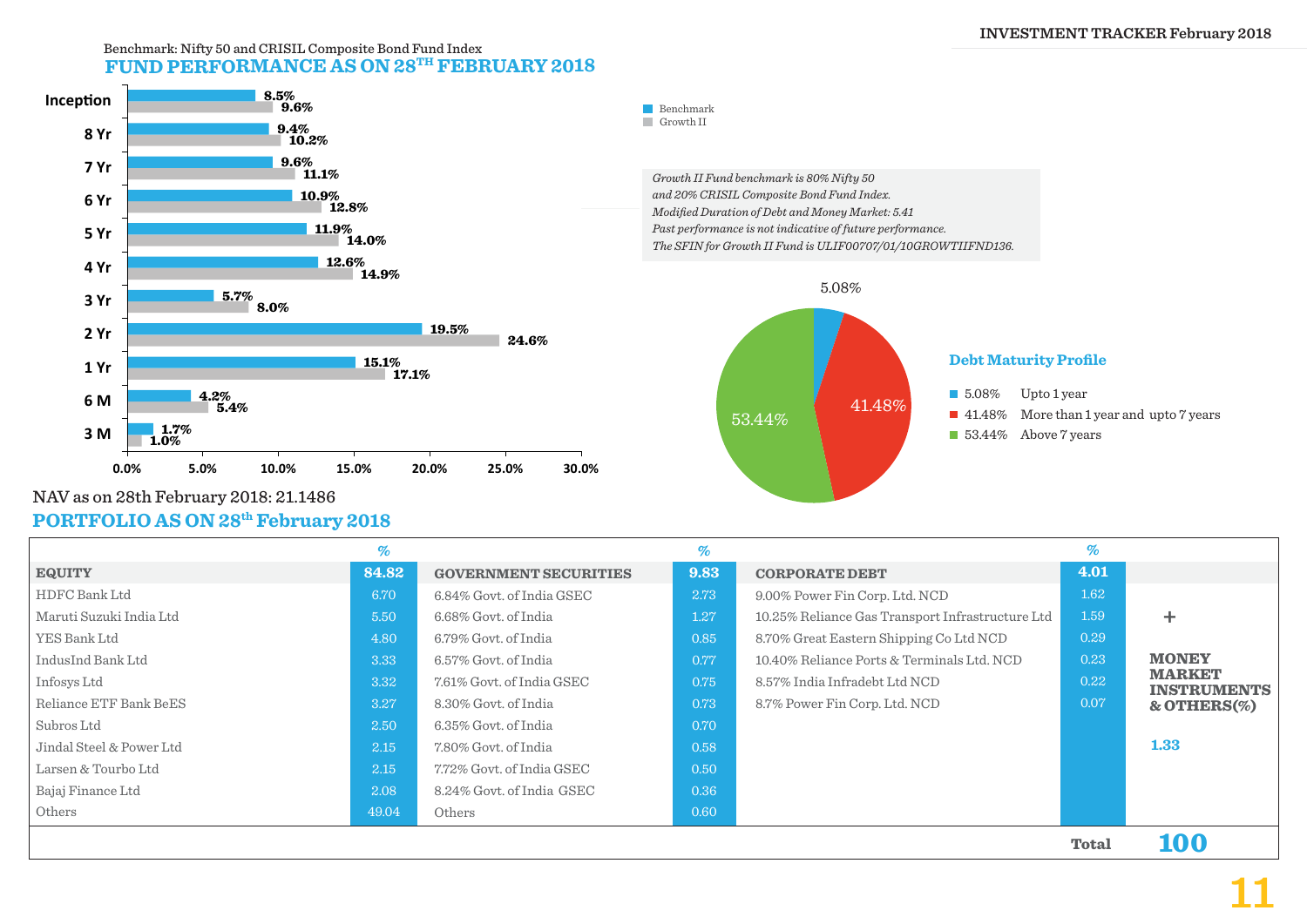## Unit Linked Growth Plus Fund

The Fund invests in listed equities and high quality fixed income and money market instruments. The Fund intends to adopt relatively aggressive approach towards bonds and equities with the objective of achieving capital appreciation.

- **Manufacture of coke and refined petroleum products**
- Civil engineering
- **Manufacture of basic metals**
- **Manufacture of electrical equipment**
- Manufacture of other non-metallic mineral products
- **Manufacture of chemicals and chemical products**
- **Manufacture of machinery and equipment n.e.c.**
- Computer programming, consultancy and related activities
- Manufacture of motor vehicles, trailers and semi-trailers
- **Financial and Insurance activities**
- **N** Others

#### **DATE OF INCEPTION: 13TH SEPTEMBER 2010**



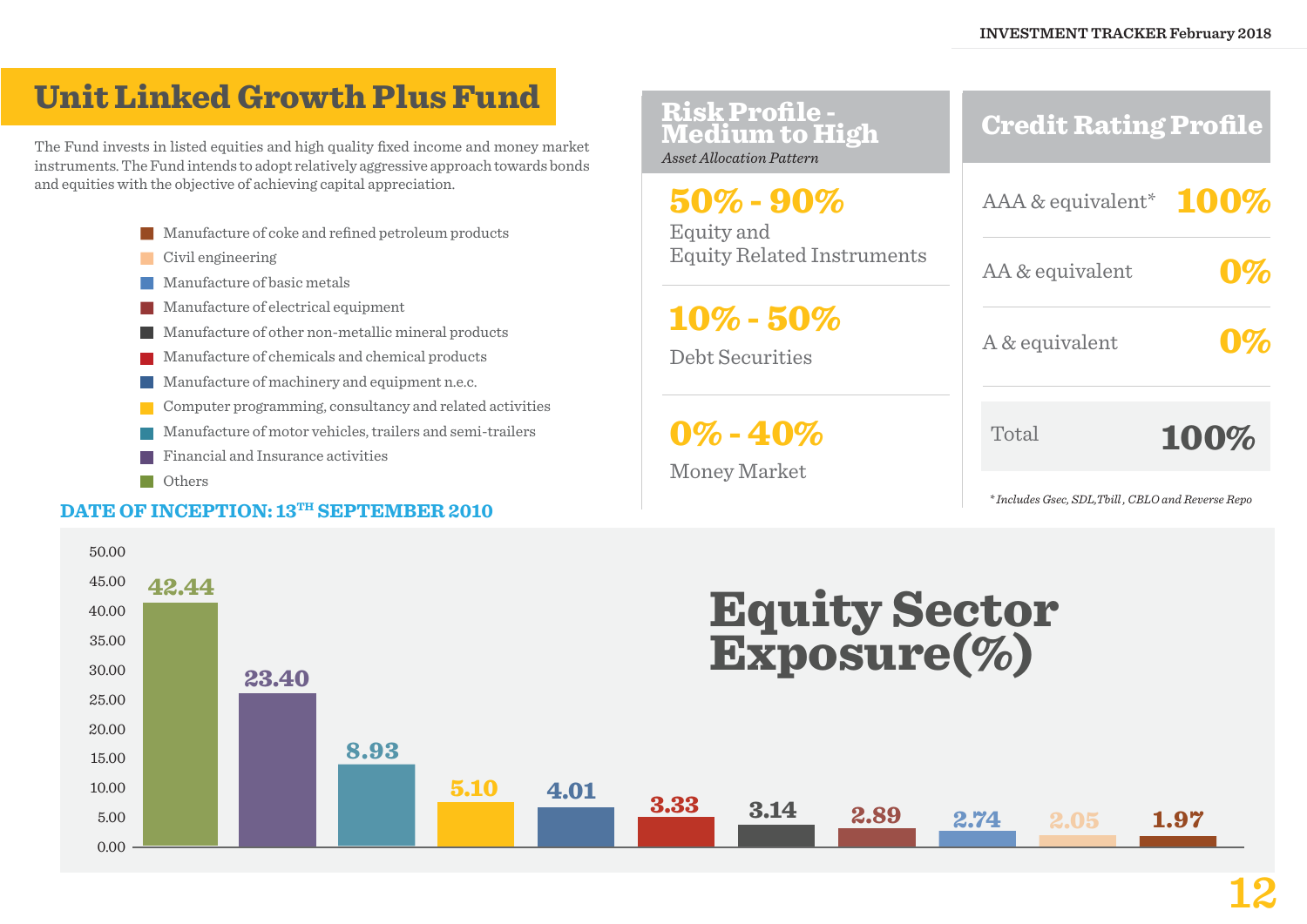#### **INVESTMENT TRACKER February 2018**

#### Benchmark: Nifty 50 and CRISIL Composite Bond Fund Index **FUND PERFORMANCE AS ON 28TH FEBRUARY 2018**



NAV as on 28th February 2018: 18.1649

#### **PORTFOLIO AS ON 28th February 2018**

| Growth Plus Fund benchmark is 80% Nifty 50                     |
|----------------------------------------------------------------|
| and 20% CRISIL Composite Bond Fund Index.                      |
| Modified Duration of Debt and Money Market: 5.20               |
| Past performance is not indicative of future performance.      |
| The SFIN for Growth Plus Fund is ULIF00913/09/10GROWTPLFND136. |
|                                                                |
|                                                                |
|                                                                |
| 9.61%                                                          |
|                                                                |

Benchmark Growth Plus



|                          | $\%$  |                              | %     |                                                  | %            |                                     |
|--------------------------|-------|------------------------------|-------|--------------------------------------------------|--------------|-------------------------------------|
| <b>EQUITY</b>            | 84.43 | <b>GOVERNMENT SECURITIES</b> | 11.47 | <b>CORPORATE DEBT</b>                            | 2.18         |                                     |
| HDFC Bank Ltd            | 6.75  | 6.84% Govt. of India GSEC    | 2.80  | 10.25% Reliance Gas Transport Infrastructure Ltd | 0.61         |                                     |
| Maruti Suzuki India Ltd  | 5.41  | 6.68% Govt. of India         | 1.47  | 9.24% LIC Housing Fin. Ltd. NCD                  | 0.47         | ٠                                   |
| YES Bank Ltd             | 4.83  | 9.23% Govt. of India         | 1.26  | 9.00% Power Fin Corp. Ltd. NCD                   | 0.45         |                                     |
| Infosys Ltd              | 3.27  | 8.83% Govt. of India         | 1.24  | 8.60% IDFC Infra Finance Ltd NCD                 | 0.23         | <b>MONEY</b>                        |
| IndusInd Bank Ltd        | 3.14  | 7.61% Govt. of India GSEC    | 0.97  | 10.40% Reliance Ports & Terminals Ltd. NCD       | 0.17         | <b>MARKET</b><br><b>INSTRUMENTS</b> |
| Reliance ETF Bank BeES   | 3.00  | 6.35% Govt. of India         | 0.73  | 8.57% India Infradebt Ltd NCD                    | 0.12         | $&$ OTHERS $(\%)$                   |
| Subros Ltd               | 2.50  | 7.72% Govt. of India GSEC    | 0.57  | 9.75% Rural Electrification Corp. Ltd.           | 0.10         |                                     |
| Jindal Steel & Power Ltd | 2.07  | 8.97% Govt. of India         | 0.45  | 9.61% Power Fin Corp. Ltd. NCD                   | 0.05         | 1.92                                |
| Larsen & Tourbo Ltd      | 2.05  | 7.80% Govt. of India         | 0.39  |                                                  |              |                                     |
| ICICI Bank Ltd           | 2.05  | 8.17% Govt. of India         | 0.35  |                                                  |              |                                     |
| Others                   | 49.37 | Others                       | 1.26  |                                                  |              |                                     |
|                          |       |                              |       |                                                  | <b>Total</b> | 100                                 |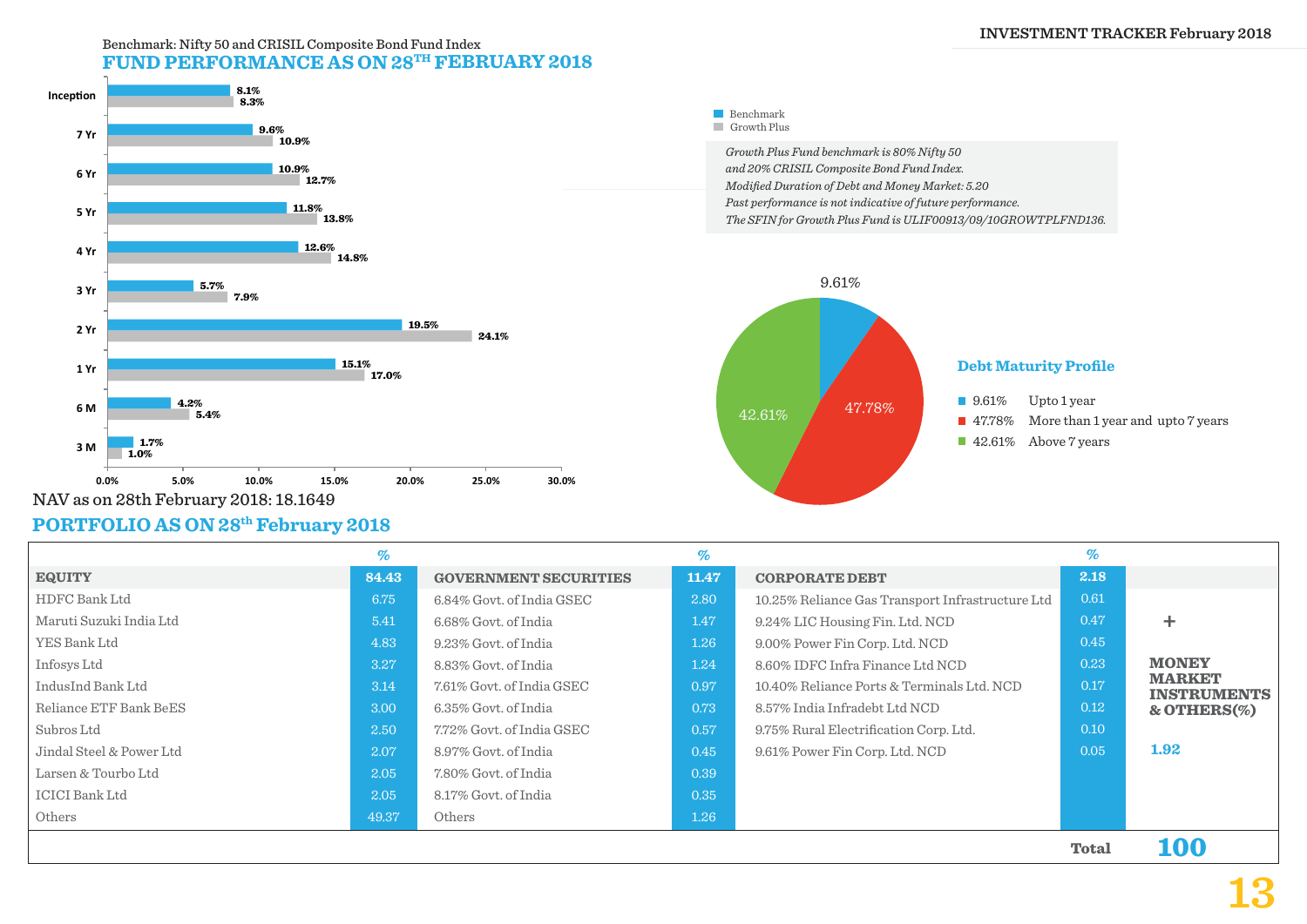## Unit Linked Balanced Fund

The Fund adopts a relatively balanced approach towards bonds and equities exposure with the objective of achieving capital appreciation with minimal short-term performance volatility.

- Civil engineering
- Employment activities
- **Manufacture of machinery and equipment n.e.c.**
- **Manufacture of basic metals**
- Manufacture of other non-metallic mineral products
- **Manufacture of electrical equipment**
- Manufacture of chemicals and chemical products
- Computer programming, consultancy and related activities
- Manufacture of motor vehicles, trailers and semi-trailers
- **Financial and Insurance activities**
- **Others**

#### DATE OF INCEPTION: 16<sup>TH</sup> JUNE 2008

| <b>Risk Profile-</b><br><b>Medium</b><br><b>Asset Allocation Pattern</b> | <b>Credit Rating Profile</b> |  |  |  |  |
|--------------------------------------------------------------------------|------------------------------|--|--|--|--|
| $30\%$ - $70\%$<br>Equity and                                            | AAA & equivalent* $98.33\%$  |  |  |  |  |
| <b>Equity Related Instruments</b>                                        | 1.67%<br>AA & equivalent     |  |  |  |  |
| $30\%$ - $70\%$<br><b>Debt Securities</b>                                | A & equivalent               |  |  |  |  |
| $0\% - 40\%$<br>Money Market                                             | Total<br>100%                |  |  |  |  |

*\* Includes Gsec, SDL, Tbill , CBLO and Reverse Repo*

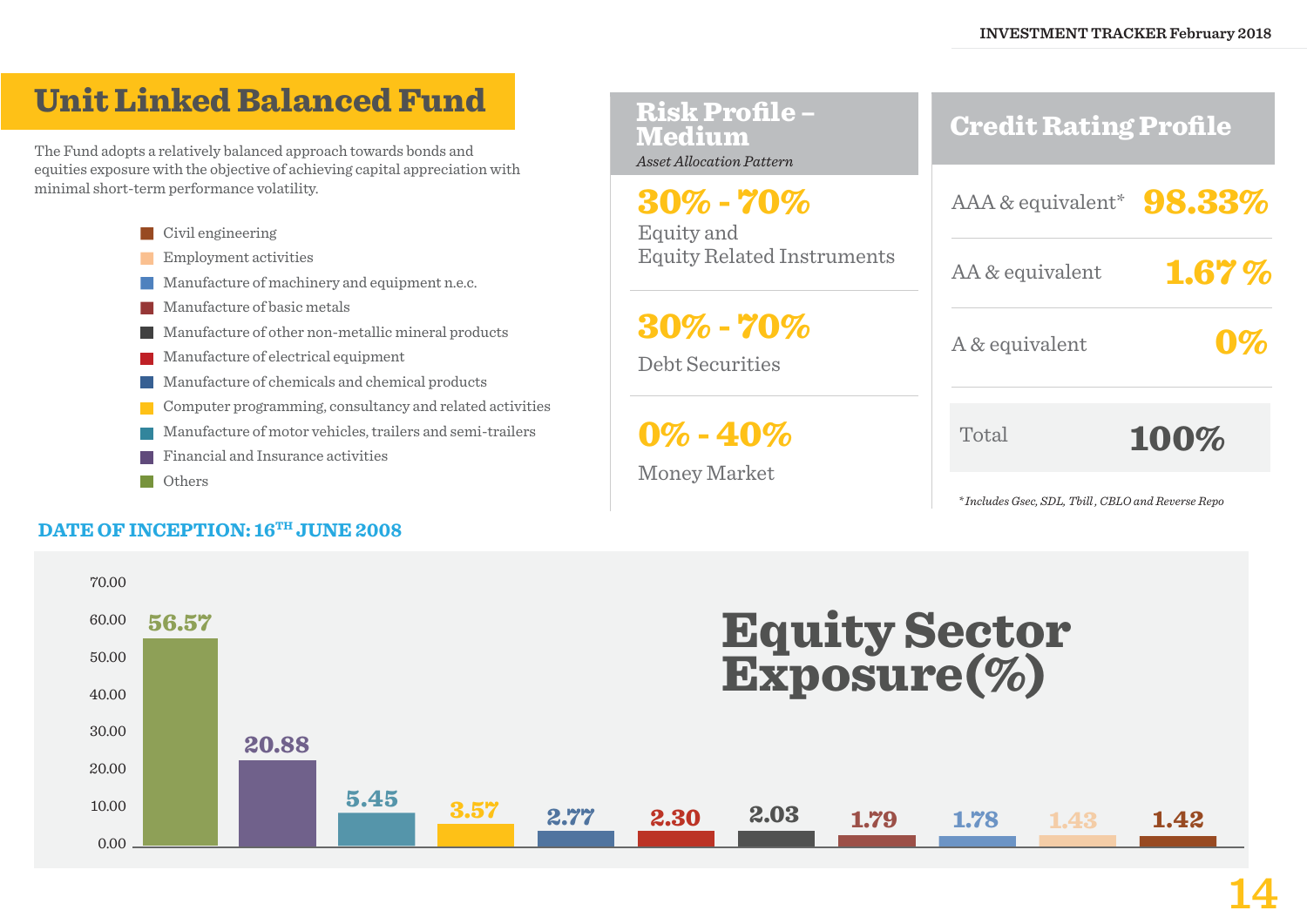#### **FUND PERFORMANCE AS ON 28TH FEBRUARY 2018** Benchmark: Nifty 50 and CRISIL Composite Bond Fund Index **INVESTMENT TRACKER February 2018**



#### **PORTFOLIO AS ON 28th February 2018** NAV as on 28th February 2018: 24.5809

|                          | %     |                              | $\%$  |                                                  | %            |                                     |
|--------------------------|-------|------------------------------|-------|--------------------------------------------------|--------------|-------------------------------------|
| <b>EQUITY</b>            | 55.27 | <b>GOVERNMENT SECURITIES</b> | 20.63 | <b>CORPORATE DEBT</b>                            | 22.08        |                                     |
| HDFC Bank Ltd            | 5.36  | 6.84% Govt. of India GSEC    | 5.12  | 9.00% Power Fin Corp. Ltd. NCD                   | 6.38         |                                     |
| Maruti Suzuki India Ltd  | 3.05  | 8.83% Govt. of India         | 4.41  | 9.75% Rural Electrification Corp. Ltd.           | 2.33         | ٠                                   |
| YES Bank Ltd             | 2.94  | 9.23% Govt. of India         | 3.73  | 7.47% Power Fin Corp. Ltd. NCD                   | 2.27         |                                     |
| IndusInd Bank Ltd        | 2.19  | 8.83% Govt. of India         | 2.00  | 9.18% Tata Sons Ltd. NCD                         | 2.06         | <b>MONEY</b>                        |
| Infosys Ltd              | 2.09  | 8.30% Govt. of India         | 1.22  | 10.40% Reliance Ports & Terminals Ltd. NCD       | 1.65         | <b>MARKET</b><br><b>INSTRUMENTS</b> |
| Team Lease Services Ltd  | 1.43  | 6.62% Govt. of India         | 0.76  | 9.24% LIC Housing Fin. Ltd. NCD                  | 1.28         | & OTHERS $(\%)$                     |
| Larsen & Tourbo Ltd      | 1.42  | 8.27% Govt. of India         | 0.63  | 8.70% Great Eastern Shipping Co Ltd NCD          | 1.06         |                                     |
| L&T Finance Holdings Ltd | 1.39  | 7.72% Govt. of India GSEC    | 0.61  | 7.9% Reliance Ports & Terminals Ltd. NCD         | 1.04         | 2.02                                |
| Jindal Steel & Power Ltd | 1.37  | 7.80% Govt. of India         | 0.47  | 10.25% Reliance Gas Transport Infrastructure Ltd | 0.98         |                                     |
| <b>ITC Ltd</b>           | 1.36  | 6.68% Govt. of India         | 0.47  | 9.25% Reliance Jio Infocomm Limited NCD          | 0.80         |                                     |
| Others                   | 32.66 | Others                       | 1.20  | Others                                           | 2.22         |                                     |
|                          |       |                              |       |                                                  | <b>Total</b> | itoto                               |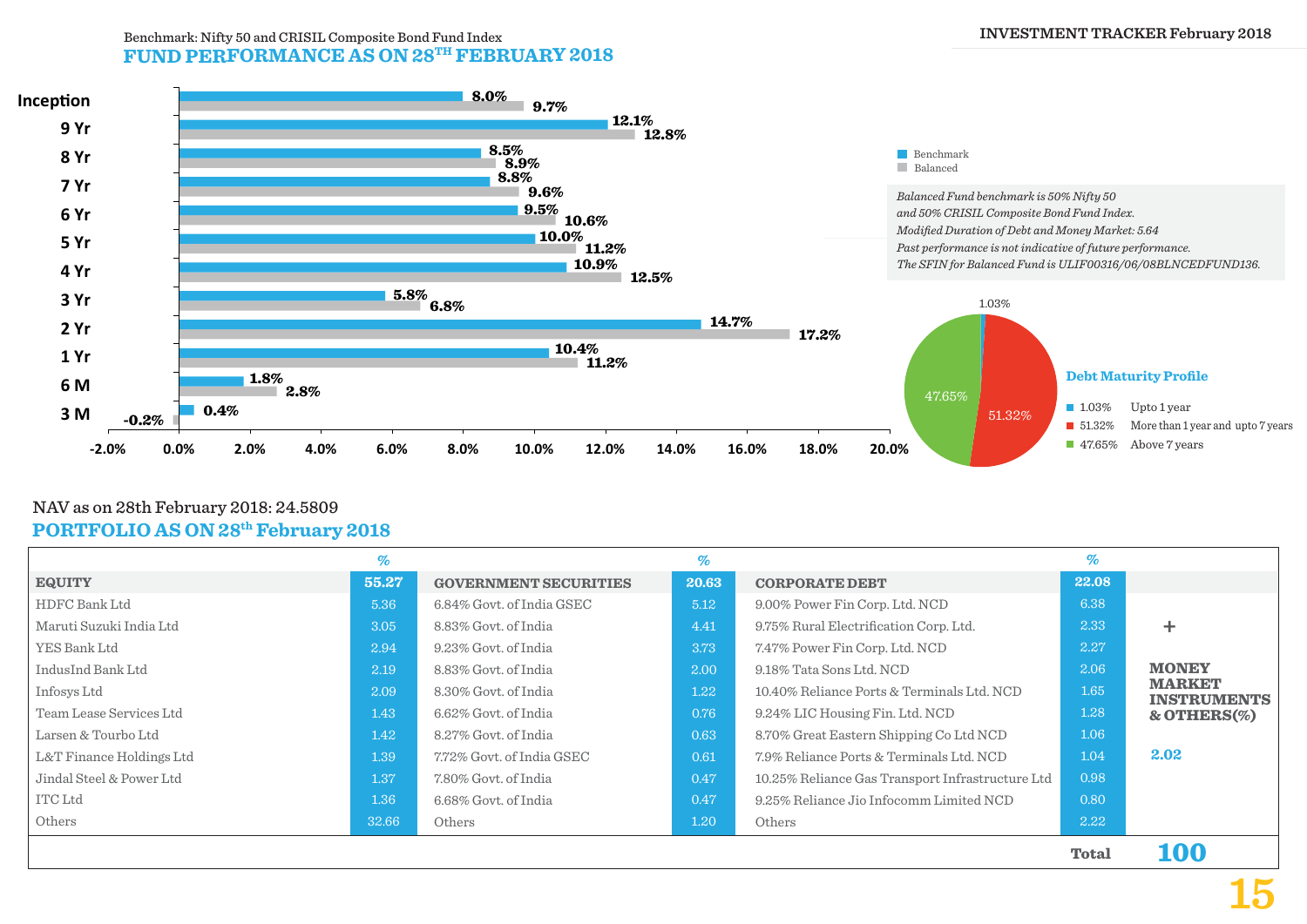Credit Rating Profile

## Unit Linked Balanced II Fund

The Fund adopts a relatively balanced approach towards bonds and equities exposure with the objective of achieving capital appreciation with minimal short-term performance volatility.

- Civil engineering
- **Water Transport**
- **Manufacture of basic metals**
- **Manufacture of machinery and equipment n.e.c.**
- Manufacture of other non-metallic mineral products
- **Manufacture of electrical equipment**
- Manufacture of chemicals and chemical products
- Computer programming, consultancy and related activities
- Manufacture of motor vehicles, trailers and semi-trailers
- **Financial and Insurance activities**
- **Others**

#### **DATE OF INCEPTION:**  $7<sup>TH</sup>$  **JANUARY 2010**

| <b>Medium</b><br><b>Asset Allocation Pattern</b> | <b>Clean Dating Frome</b>   |       |
|--------------------------------------------------|-----------------------------|-------|
| $30\%$ - $70\%$<br>Equity and                    | AAA & equivalent* $97.35\%$ |       |
| <b>Equity Related Instruments</b>                | AA & equivalent             | 2.65% |
| <u>a a a </u>                                    |                             |       |

30% - 70%

Risk Profile –

Debt Securities

 $0\%$  -  $40\%$ 

Money Market

2.65%

A & equivalent

0%

Total

100%

*\* Includes Gsec, SDL,Tbill , CBLO and Reverse Repo*

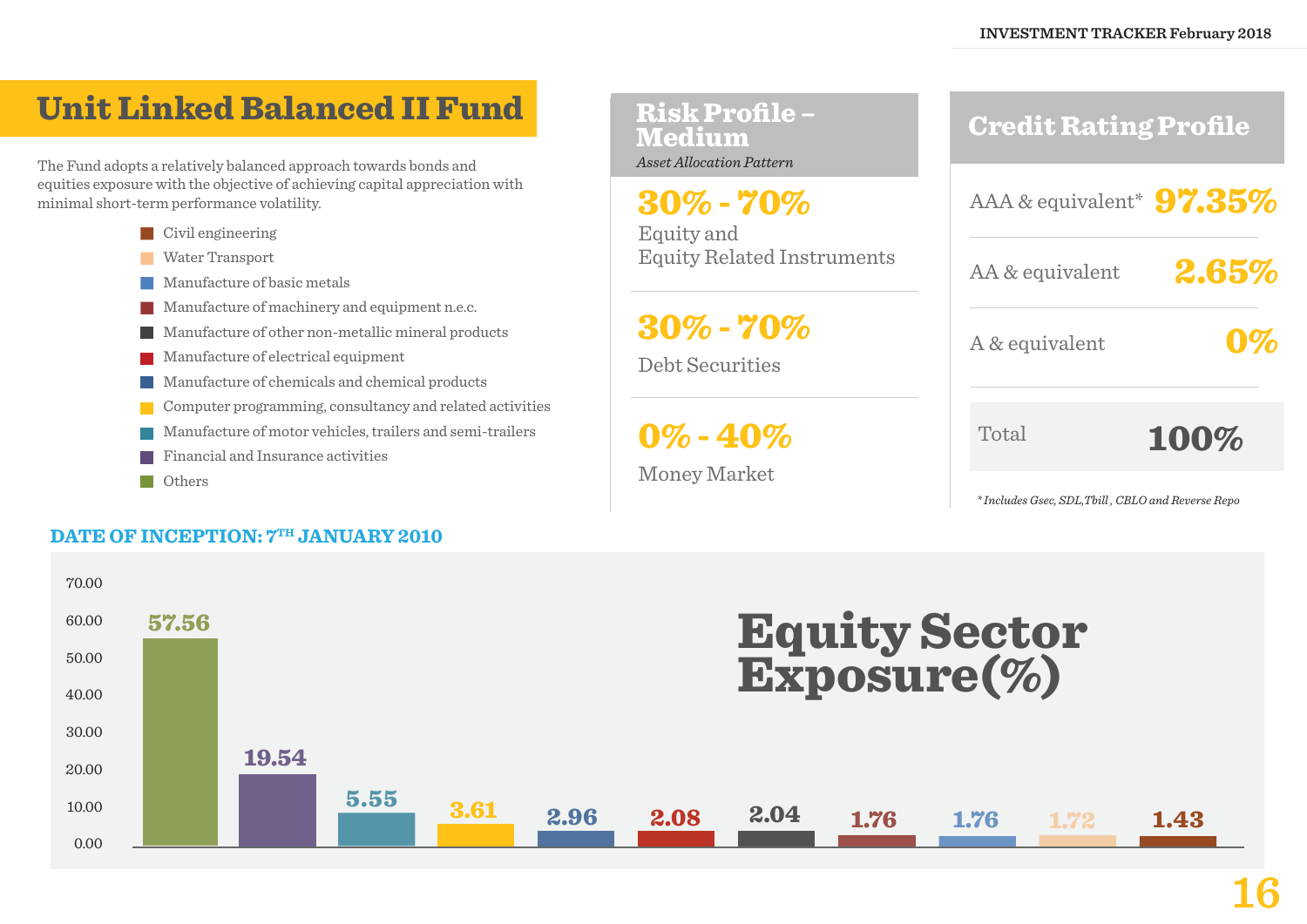#### **FUND PERFORMANCE AS ON 28TH FEBRUARY 2018** Benchmark: Nifty 50 and CRISIL Composite Bond Fund Index



#### **PORTFOLIO AS ON 28th February 2018**

|                          | $\%$  |                              | $\%$  |                                                  | $\%$         |                                     |
|--------------------------|-------|------------------------------|-------|--------------------------------------------------|--------------|-------------------------------------|
| <b>EQUITY</b>            | 55.00 | <b>GOVERNMENT SECURITIES</b> | 21.43 | <b>CORPORATE DEBT</b>                            | 20.31        |                                     |
| HDFC Bank Ltd            | 5.47  | 8.30% Govt. of India         | 6.52  | 9.00% Power Fin Corp. Ltd. NCD                   | 3.46         |                                     |
| Maruti Suzuki India Ltd  | 3.14  | 6.84% Govt. of India GSEC    | 5.06  | 8.70% Great Eastern Shipping Co Ltd NCD          | 1.72         | ÷                                   |
| YES Bank Ltd             | 2.97  | 8.97% Govt. of India         | 2.29  | 9.24% LIC Housing Fin. Ltd. NCD                  | 1.47         |                                     |
| IndusInd Bank Ltd        | 2.30  | 6.57% Govt. of India         | 1.23  | 10.40% Reliance Ports & Terminals Ltd. NCD       | 1.45         | <b>MONEY</b>                        |
| Infosys Ltd              | 2.12  | 9.23% Govt. of India         | 1.21  | 8.7% Power Fin Corp. Ltd. NCD                    | 1.35         | <b>MARKET</b><br><b>INSTRUMENTS</b> |
| Larsen & Tourbo Ltd      | 1.43  | 7.80% Govt. of India         | 1.00  | 7.47% Power Fin Corp. Ltd. NCD                   | 1.25         | $&$ OTHERS $(\%)$                   |
| L&T Finance Holdings Ltd | 1.40  | 8.08% Govt. of India         | 0.87  | 9.09% Indian Railways Fin. Corp. NCD             | 1.19         |                                     |
| Team Lease Services Ltd  | 1.36  | 6.62% Govt. of India         | 0.72  | 8.9% Reliance Capital Ltd. NCD                   | 1.15         | 3.26                                |
| Jindal Steel & Power Ltd | 1.33  | 8.27% Govt. of India         | 0.60  | 10.25% Reliance Gas Transport Infrastructure Ltd | 1.06         |                                     |
| ICICI Bank Ltd           | 1.29  | 6.68% Govt. of India         | 0.50  | 9.02% Rural Electrification Corporation Ltd      | 0.88         |                                     |
| Others                   | 32.20 | Others                       | 1.44  | Others                                           | 5.35         |                                     |
|                          |       |                              |       |                                                  | <b>Total</b> | 100                                 |

**17**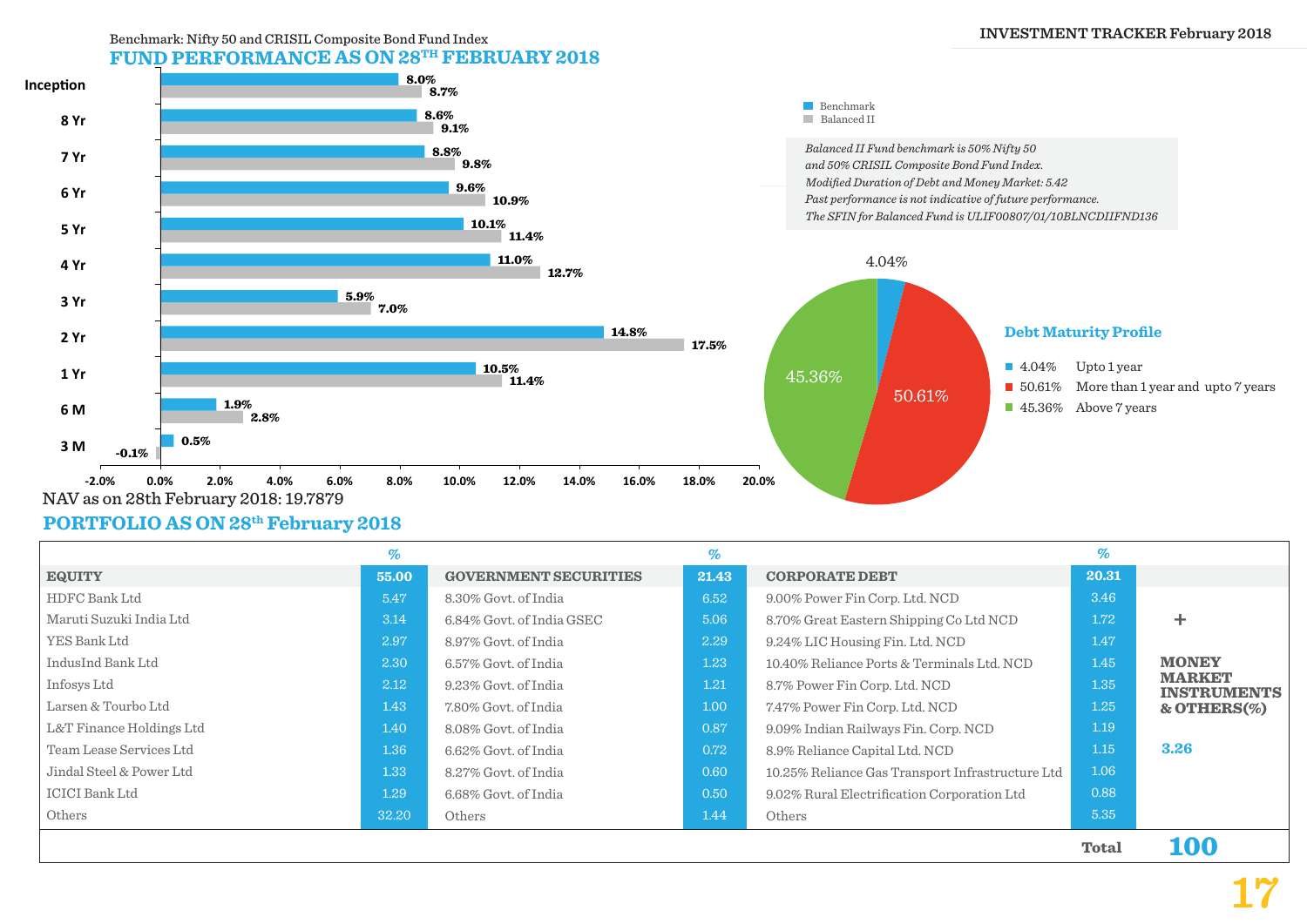## Unit Linked Balanced Plus Fund

The Fund adopts a relatively balanced approach towards bonds and equities exposure with the objective of achieving capital appreciation with minimal short-term performance volatility.

- **Water Transport**
- **Manufacture of tobacco products**
- **Civil** engineering
- **Manufacture of basic metals**
- **Manufacture of electrical equipment**
- **Manufacture of other non-metallic mineral products**
- Manufacture of chemicals and chemical products
- Computer programming, consultancy and related activities
- Manufacture of motor vehicles, trailers and semi-trailers
- **Financial and Insurance activities**
- **Others**

#### **DATE OF INCEPTION: 13TH SEPTEMBER 2010**



*\* Includes Gsec, SDL, Tbill , CBLO and Reverse Repo*

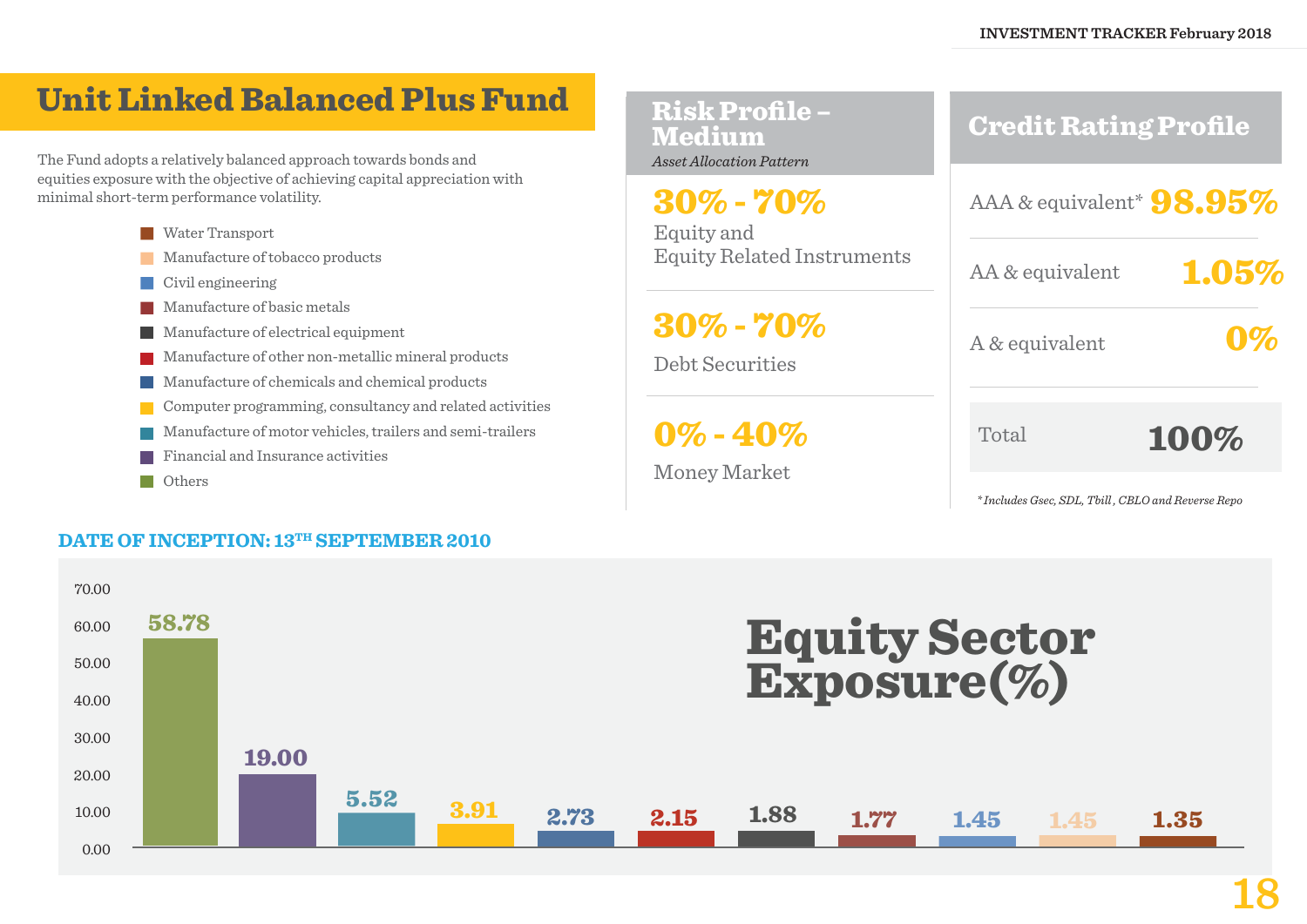#### **FUND PERFORMANCE AS ON 28TH FEBRUARY 2018** Benchmark: Nifty 50 and CRISIL Composite Bond Fund Index



#### **PORTFOLIO AS ON 28th February 2018** NAV as on 28th February 2018: 17.3929

|                            | $\%$  |                              | %     |                                            | %            |                                     |
|----------------------------|-------|------------------------------|-------|--------------------------------------------|--------------|-------------------------------------|
| <b>EQUITY</b>              | 54.77 | <b>GOVERNMENT SECURITIES</b> | 26.19 | <b>CORPORATE DEBT</b>                      | 14.62        |                                     |
| HDFC Bank Ltd              | 5.16  | 7.61% Govt. of India GSEC    | 3.78  | 10.40% Reliance Ports & Terminals Ltd. NCD | 1.68         |                                     |
| Maruti Suzuki India Ltd    | 3.19  | 6.84% Govt. of India GSEC    | 3.64  | 8.70% Great Eastern Shipping Co Ltd NCD    | 1.35         | ٠                                   |
| YES Bank Ltd               | 2.84  | 6.62% Govt. of India         | 2.19  | 9.25% Reliance Jio Infocomm Limited NCD    | 1.31         |                                     |
| IndusInd Bank Ltd          | 2.32  | 9.23% Govt. of India         | 2.04  | 7.95% LIC Housing Fin. Ltd. NCD            | 1.11         | <b>MONEY</b>                        |
| Infosys Ltd                | 2.19  | 8.83% Govt. of India         | 1.96  | 9.24% LIC Housing Fin. Ltd. NCD            | 1.02         | <b>MARKET</b><br><b>INSTRUMENTS</b> |
| Larsen & Tourbo Ltd        | 1.45  | 7.72% Govt. of India GSEC    | 1.69  | 8.83% Indian Railways Fin. Corp. NCD       | 0.98         | $&$ OTHERS $(\%)$                   |
| ITC Ltd                    | 1.45  | 7.80% Govt. of India         | 1.63  | 9.09% Indian Railways Fin. Corp. NCD       | 0.84         |                                     |
| Jindal Steel & Power Ltd   | 1.33  | 7.16% Govt. of India         | 1.45  | 9.00% Power Fin Corp. Ltd. NCD             | 0.78         | 4.42                                |
| $L&T$ Finance Holdings Ltd | 1.33  | 6.57% Govt. of India         | 1.44  | 8.08% Tata Sons Ltd. NCD                   | 0.66         |                                     |
| GAIL (India) Ltd           | 1.30  | 8.27% Govt. of India         | 1.18  | 8.94% Power Fin Corp. Ltd. NCD             | 0.53         |                                     |
| Others                     | 32.19 | Others                       | 5.21  | Others                                     | 4.35         |                                     |
|                            |       |                              |       |                                            | <b>Total</b> | <b>100</b>                          |

## **19**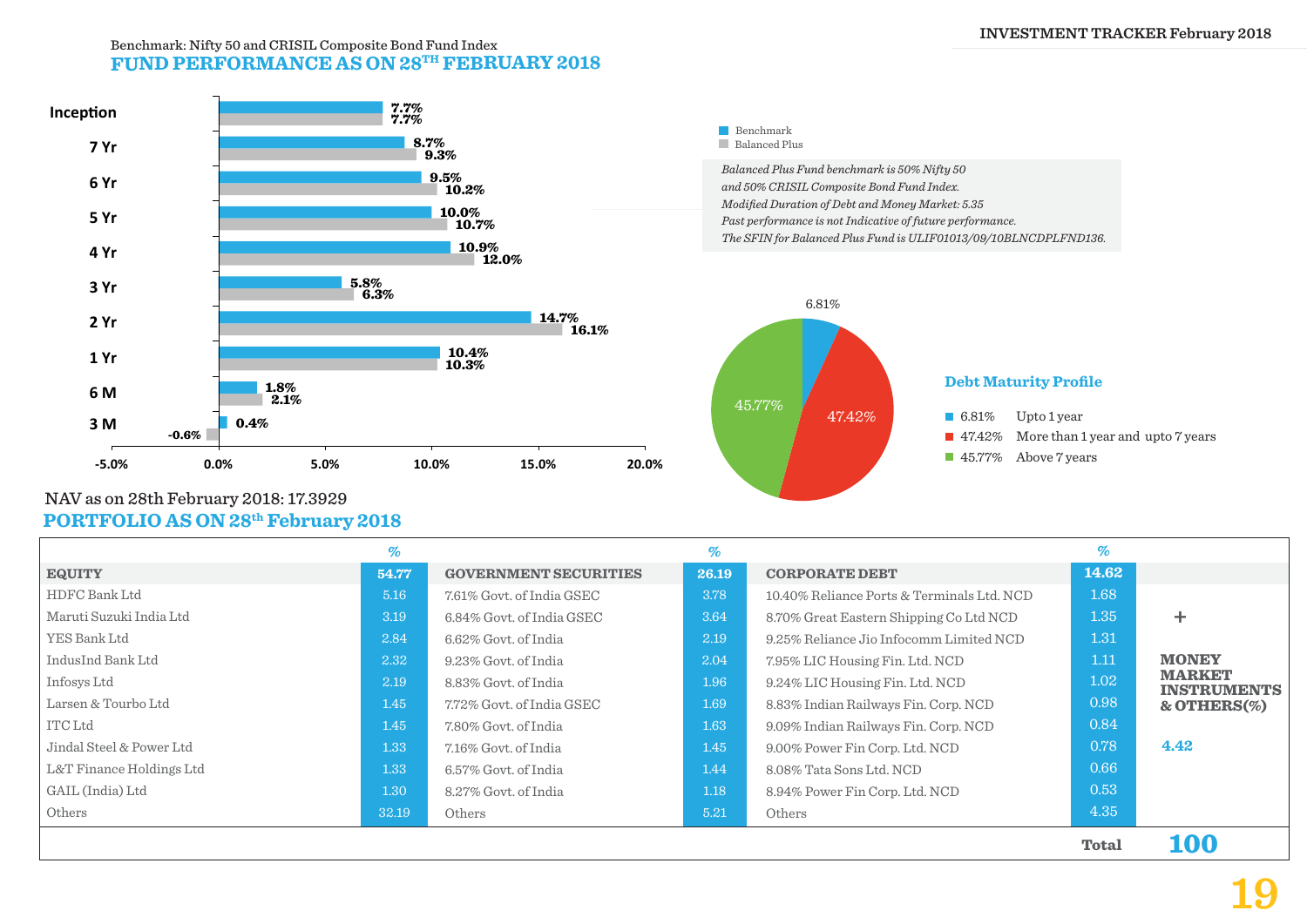## Unit Linked Debt Fund

The Fund invests in a portfolio of high quality bonds and other fixed and floating rate securities issued by the Government, Government agencies and corporate issuers, To maintain liquidity, the Funds invests in the money market instruments.

#### **DATE OF INCEPTION: 9TH JULY 2008**

| <b>Risk Profile-</b><br><b>Low to Medium</b><br><b>Asset Allocation Pattern</b> | <b>Credit Rating Profile</b> |  |  |  |
|---------------------------------------------------------------------------------|------------------------------|--|--|--|
| 60%-100%<br><b>Debt Securities</b><br>$0\% - 40\%$<br>Money Market              | AAA & equivalent* $98.63\%$  |  |  |  |
|                                                                                 | 1.37%<br>AA & equivalent     |  |  |  |
|                                                                                 | A & equivalent               |  |  |  |
|                                                                                 | Total<br>100%                |  |  |  |

*\* Includes Gsec, SDL,Tbill , CBLO and Reverse Repo*

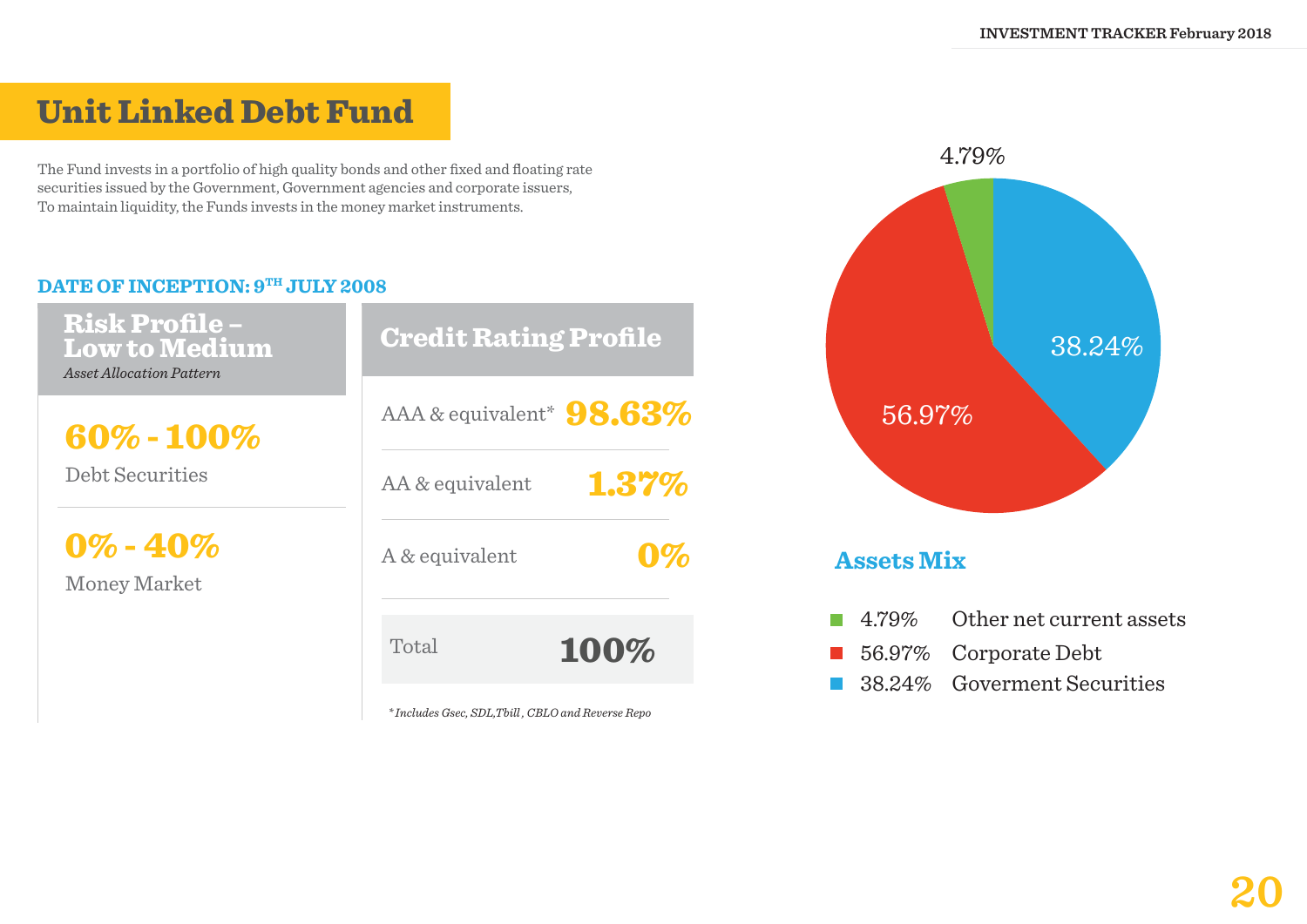#### **FUND PERFORMANCE AS ON 28TH FEBRUARY 2018** Benchmark: CRISIL Composite Bond Fund Index



#### **PORTFOLIO AS ON 28th February 2018** NAV as on 28th February 2018: 21.9515

|                                 | $\%$  |                                                  | $\%$  |                                     |
|---------------------------------|-------|--------------------------------------------------|-------|-------------------------------------|
| <b>GOVERNMENT SECURITIES</b>    | 38.24 | <b>CORPORATE DEBT</b>                            | 56.97 |                                     |
| 6.68% Govt. of India            | 5.60  | 10.25% Reliance Gas Transport Infrastructure Ltd | 4.62  |                                     |
| 6.84% Govt. of India GSEC       | 5.48  | 8.51% India Infradebt Ltd NCD                    | 3.52  | ٠                                   |
| 8.83% Govt. of India            | 4.99  | 8.97% Tata Sons Ltd NCD                          | 3.32  |                                     |
| 6.62% Govt. of India            | 4.07  | 7.47% Power Fin Corp. Ltd. NCD                   | 2.99  | <b>MONEY</b>                        |
| 8.24% Tamilnadu State Dev. Loan | 3.45  | 8.04% Tata Sons Ltd. NCD                         | 2.96  | <b>MARKET</b><br><b>INSTRUMENTS</b> |
| 9.23% Govt. of India            | 2.86  | 7.9% Housing Dev. Fin. Corp. Ltd. NCD            | 2.94  | $&$ OTHERS $(\%)$                   |
| 7.72% Govt. of India GSEC       | 1.73  | 8.70% Great Eastern Shipping Co Ltd NCD          | 2.81  |                                     |
| 6.57% Govt. of India            | 1.70  | 8.385% IDFC Infra Finance Ltd NCD                | 2.63  | 4.79                                |
| 7.06% Govt. of India GSEC       | 1.48  | 7.9% Reliance Ports & Terminals Ltd. NCD         | 2.51  |                                     |
| 6.79% Govt. of India            | 1.37  | 8.01% L&T Infra Debt Fund Limited NCD            | 2.16  |                                     |
| Others                          | 5.51  | Others                                           | 26.53 |                                     |
|                                 |       |                                                  |       | 100<br>Total                        |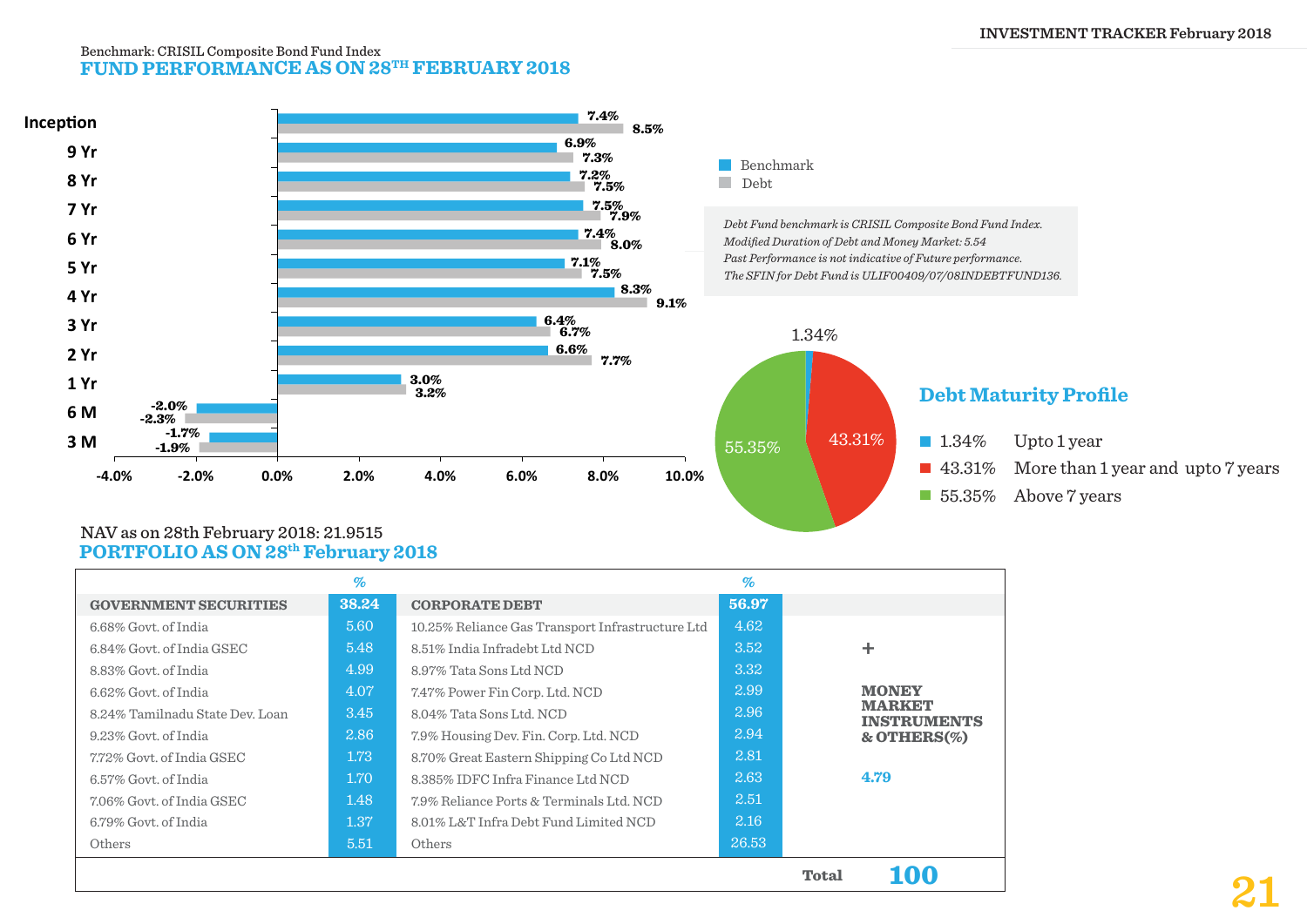## Unit Linked Debt Plus Fund

The Fund invests in a portfolio of high quality bonds and other fixed and floating rate securities issued by the Government, Government agencies and corporate issuers, To maintain liquidity, the Funds invests in the money market instruments.

#### DATE OF INCEPTION: 15<sup>TH</sup> SEPTEMBER 2010

Risk Profile – Low to Medium *Asset Allocation Pattern*

60% - 100%

Debt Securities

 $0\% - 40\%$ 

Money Market

| <b>Credit Rating Profile</b>                       |
|----------------------------------------------------|
| AAA & equivalent* $98.49\%$                        |
| 1.51%<br>AA & equivalent                           |
| A & equivalent                                     |
| Total<br>100%                                      |
| * Includes Gsec, SDL, Tbill, CBLO and Reverse Repo |



- 53.98% Corporate Debt  $\mathcal{L}^{\text{max}}$
- **38.82%** Government Securities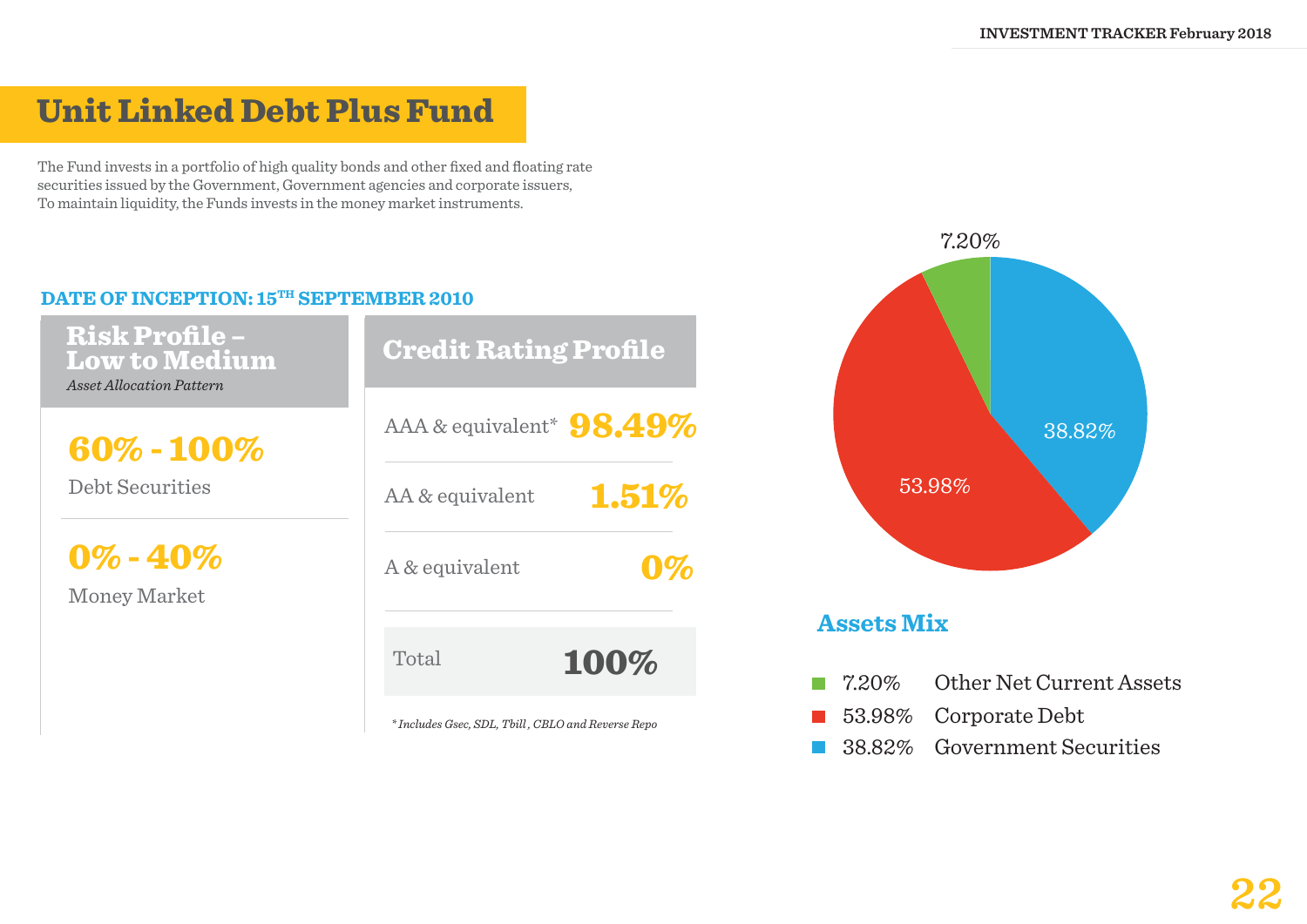#### **INVESTMENT TRACKER February 2018**

#### **FUND PERFORMANCE AS ON 28TH FEBRUARY 2018** Benchmark: CRISIL Composite Bond Fund Index.



#### NAV as on 28th February 2018: 16.8560 **PORTFOLIO AS ON 28th February 2018**

|                              | $\%$  |                                              | $\%$  |                                     |
|------------------------------|-------|----------------------------------------------|-------|-------------------------------------|
| <b>GOVERNMENT SECURITIES</b> | 38.82 | <b>CORPORATE DEBT</b>                        | 53.98 |                                     |
| 6.68% Govt. of India         | 7.46  | 9.25% Reliance Jio Infocomm Limited NCD      | 5.02  |                                     |
| 6.84% Govt. of India GSEC    | 4.92  | 8.15% Bajaj Finance Ltd. NCD                 | 4.50  |                                     |
| 7.72% Govt. of India GSEC    | 3.15  | 8.60% IDFC Infra Finance Ltd NCD             | 2.49  |                                     |
| 7.61% Govt. of India GSEC    | 3.11  | 8.65% Power Fin Corp. Ltd. NCD               | 2.06  | <b>MONEY</b>                        |
| 9.23% Govt. of India         | 2.81  | 8.20% Power Grid Corp. Ltd. NCD              | 2.05  | <b>MARKET</b><br><b>INSTRUMENTS</b> |
| 6.57% Govt. of India         | 2.58  | 8.01% L&T Infra Debt Fund Limited NCD        | 2.03  | $&$ OTHERS $(\%)$                   |
| 6.79% Govt. of India         | 2.55  | 8.23% Rural Electrification Corporation Ltd  | 2.02  |                                     |
| 6.62% Govt. of India         | 2.15  | 8.25% The Great Eastern Shipping Co. Ltd NCD | 2.02  | 7.20                                |
| 8.83% Govt. of India         | 1.63  | 7.75% India Infradebt Ltd NCD                | 2.01  |                                     |
| 7.06% Govt. of India GSEC    | 1.48  | 7.90% LIC Housing Fin. Ltd. NCD              | 1.99  |                                     |
| Others                       | 6.98  | Others                                       | 27.79 |                                     |
|                              |       |                                              |       | <b>Total</b><br>100                 |

*Debt Plus Fund benchmark is CRISIL Composite Bond Fund Index. Modified Duration of Debt and Money Market: 5.39 Past Performance is not indicative of Future performance. The SFIN for Debt Fund is ULIF01115/09/10DEBTPLFUND136.*



**23**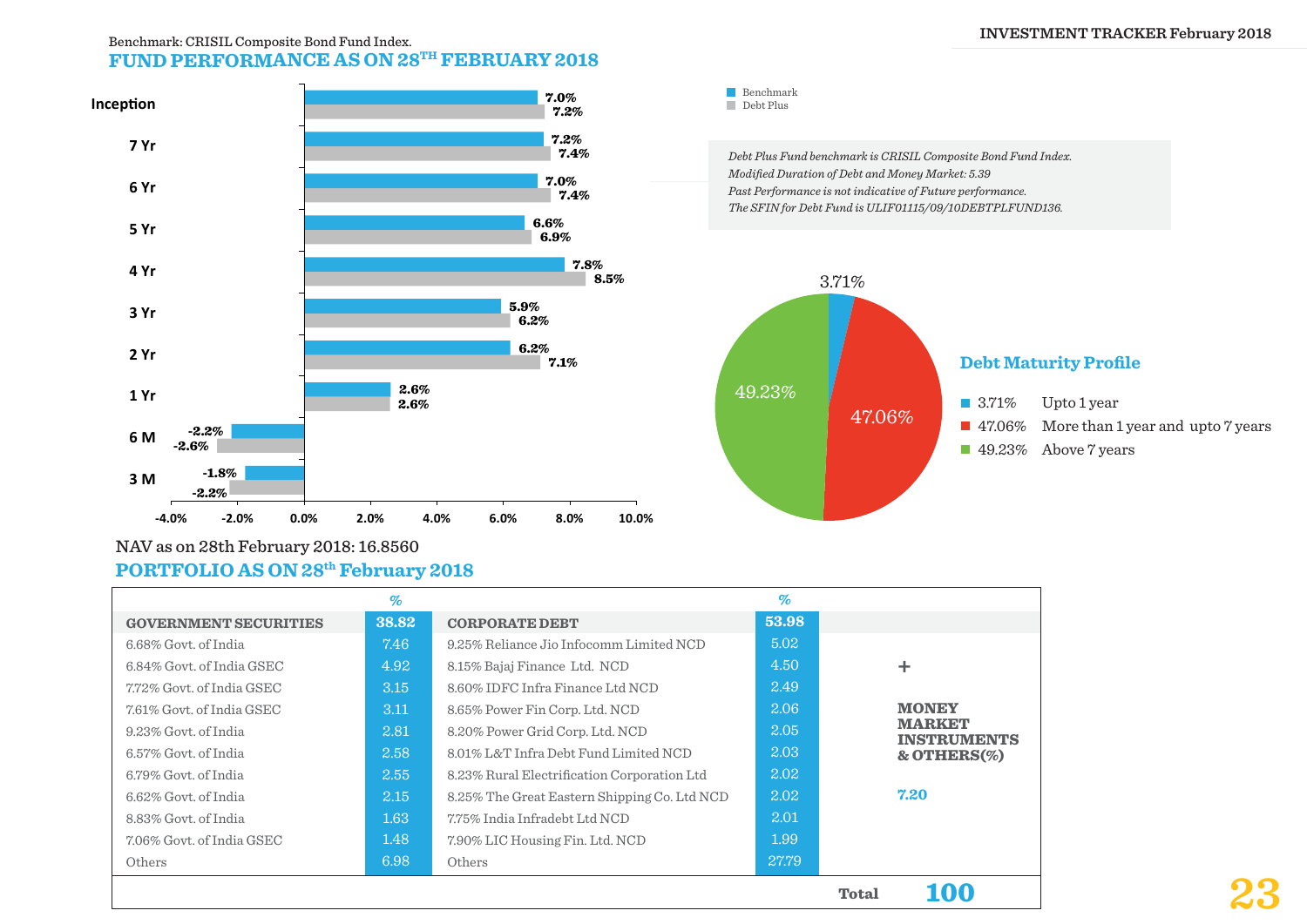*\* Includes Gsec, SDL,Tbill , CBLO and Reverse Repo*

## Unit Linked Liquid Fund

This Fund primarily invests in a portfolio constituted of money market and high quality debt securities.

#### Benchmark: CRISIL Liquid Fund Index **FUND PERFORMANCE AS ON 28TH FEBRUARY 2018**



| <u> Risk Profile – Low</u><br>Asset Allocation Pattern                          | <b>Credit Rating Profile</b> |
|---------------------------------------------------------------------------------|------------------------------|
| $0\% - 60\%$<br>Debt Securities<br>${\bf 40\%}$ - ${\bf 100\%}$<br>Money Market | AAA & equivalent* $96.85\%$  |
|                                                                                 | 3.15%<br>AA & equivalent     |
|                                                                                 | A & equivalent               |
|                                                                                 | Total<br>100%                |
|                                                                                 |                              |

#### Benchmark Liquid

*Liquid Fund benchmark is CRISIL Liquid Fund Index Modified Duration of Debt and Money Market: 0.33 Past performance is not indicative of future performance The SFIN for Liquid Fund is ULIF00514/07/08LIQUIDFUND136.*

#### DATE OF INCEPTION:  $14^{\text{TH}}$ JULY 2008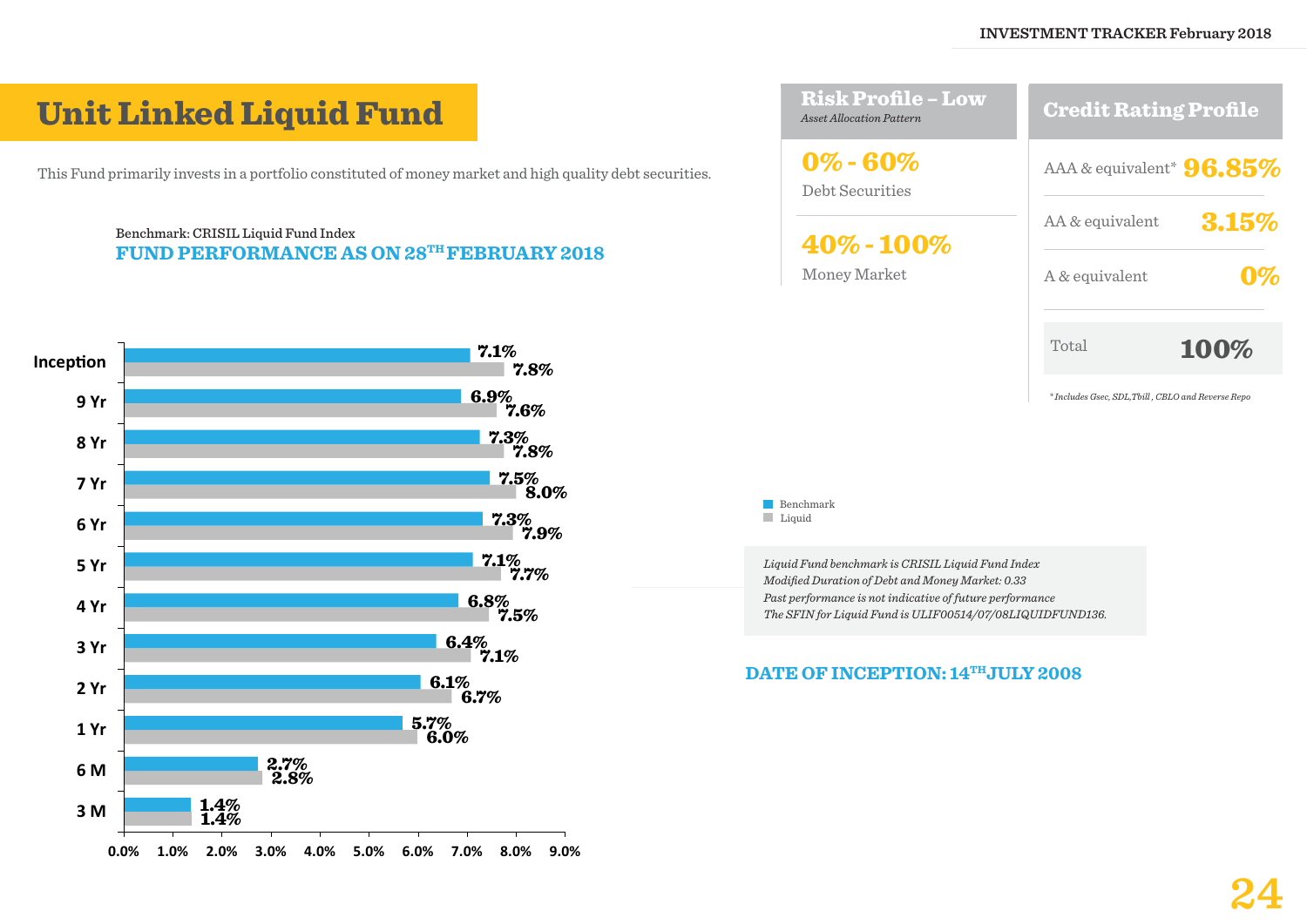

#### **Debt Maturity Profile**

- **100.0%** Upto 1 year
- **0.00%** More than 1 year and upto 7 years
- **0.00%** Above 7 years

#### NAV as on 28th February 2018: 20.5400 **PORTFOLIO AS ON 28th February 2018**

|                                         | $\%$ |                                              | $\%$  |                                     |
|-----------------------------------------|------|----------------------------------------------|-------|-------------------------------------|
| <b>GOVERNMENT SECURITIES</b>            | 6.05 | <b>CORPORATE DEBT</b>                        | 24.26 |                                     |
| 8.39% Rajasthan State Dev. Loan Special | 3.99 | 9.55% LIC Housing Fin. Ltd. NCD              | 3.05  |                                     |
| 8.21% Rajasthan State Dev. Loan Special | 2.06 | 9.38% Rural Electrification Corporation Ltd  | 3.05  | ╈                                   |
|                                         |      | 8.892% Bajaj Finance Ltd. NCD                | 3.04  |                                     |
|                                         |      | 8.39% Power Fin Corp. Ltd. NCD               | 3.03  | <b>MONEY</b>                        |
|                                         |      | 8.38% Housing Dev. Fin. Corp. Ltd. NCD       | 3.03  | <b>MARKET</b><br><b>INSTRUMENTS</b> |
|                                         |      | 7.45% HDFC NCD                               | 3.02  | $&$ OTHERS $(\%)$                   |
|                                         |      | 7.51% LIC Housing Fin. Ltd. NCD              | 3.02  |                                     |
|                                         |      | 7.85% Shriram Transport Finance Co. Ltd. NCD | 3.01  | 69.69                               |
|                                         |      |                                              |       |                                     |
|                                         |      |                                              |       |                                     |
|                                         |      |                                              |       |                                     |
|                                         |      |                                              |       | 100<br><b>Total</b>                 |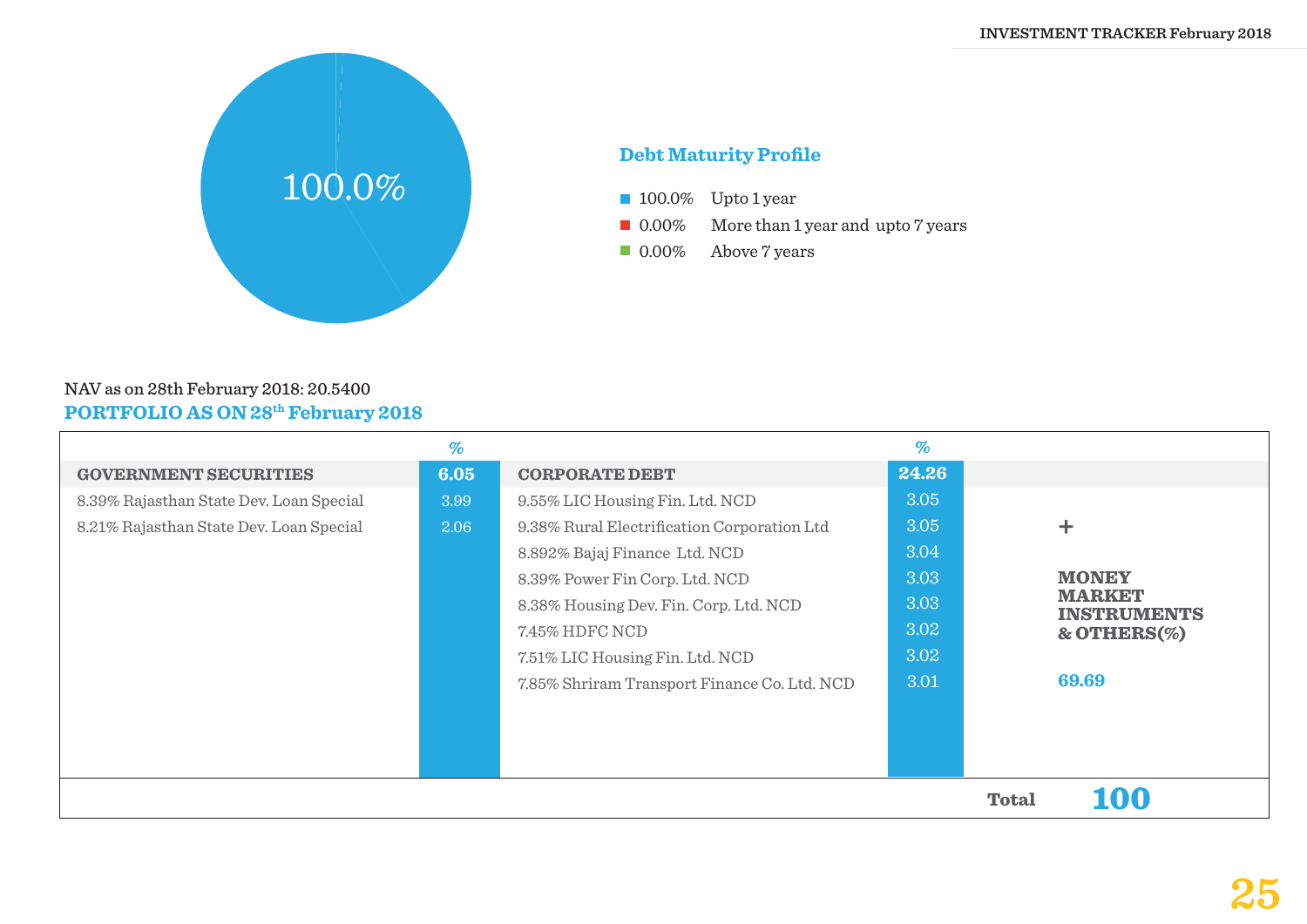## Unit Linked NAV Guarantee Fund

The Fund aims to generate long-term capital appreciation from active management of a portfolio of equity and fixed income securities. The allocation between equity and debt is dynamically managed, depending on the prevalent market conditions to safeguard capital appreciation. The use of derivatives is as per approval by IRDAI.



#### **N** Others

#### DATE OF INCEPTION: 15<sup>TH</sup> APRIL 2011

Equity and Equity Related Instruments 0% - 100%

0% - 100%

Debt Securities

 $0\% - 100\%$ 

Money Market

Credit Rating Profile

AAA & equivalent\* 100% AA & equivalent A & equivalent 0% Total 0%

*\* Includes Gsec, SDL,Tbill , CBLO and Reverse Repo*

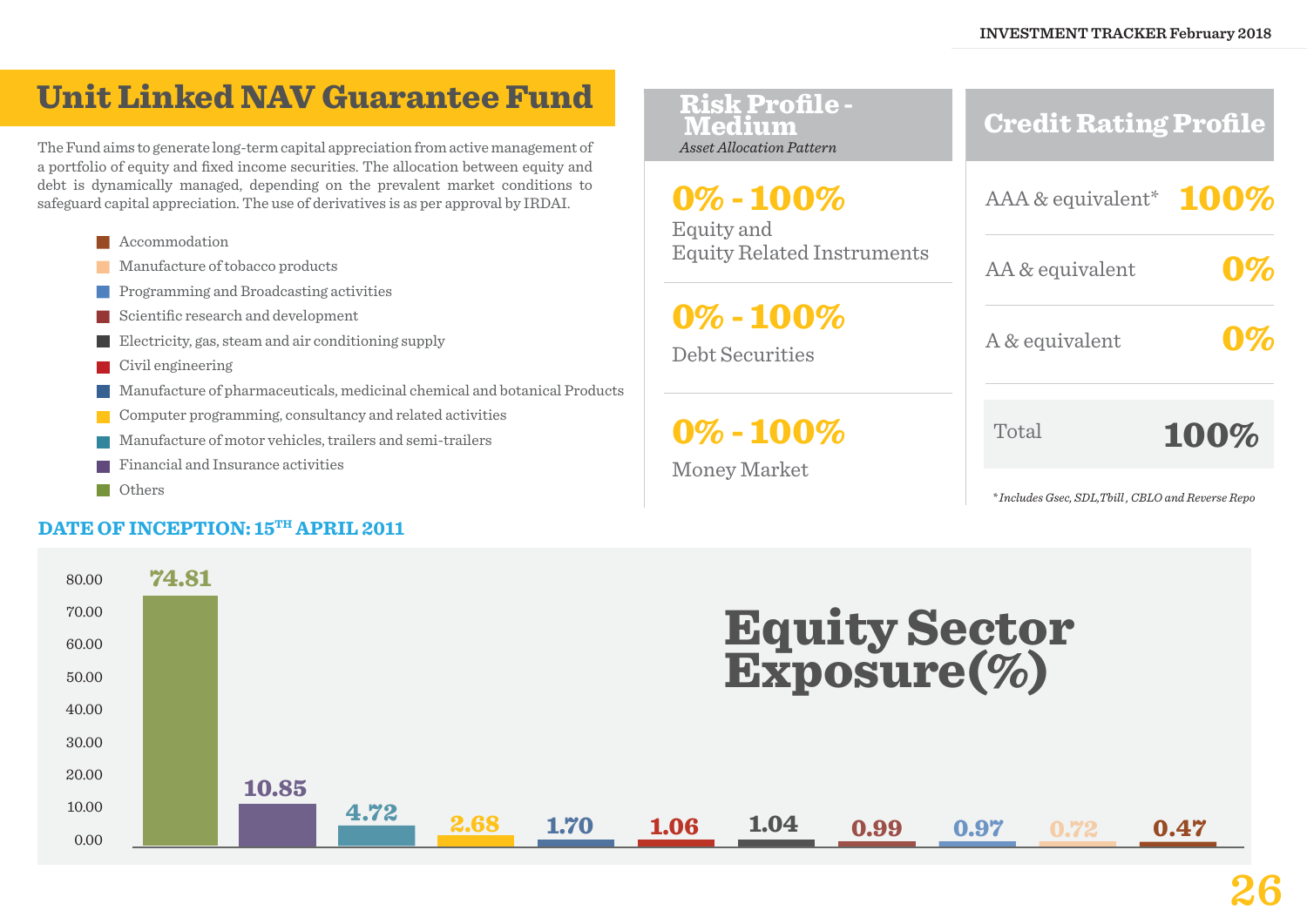

# 1.45% 98.55%

1.45% Upto 1 year

**Debt Maturity Profile**

**0.00%** Above 7 years

98.55% More than 1 year and upto 7 years

*All rated fixed income instruments are AAA/P1+ or equivalent. Past Performance is not indicative of future performance. Modified Duration of Debt and Money Market: 2.62 The SFIN for NAV Guarantee Fund is ULIF01215/04/11NAVGFUNDSI136.*

#### **Assets Mix**

- **3.17%** Other net current assets
- **67.89%** Goverment Securities
- **28.94%** Equity

#### **PORTFOLIO AS ON 28th February 2018** NAV as on 28th February 2018: 17.5960

|                                   | $\%$  |                              | $\%$  |              |                                     |
|-----------------------------------|-------|------------------------------|-------|--------------|-------------------------------------|
| <b>EQUITY</b>                     | 28.94 | <b>GOVERNMENT SECURITIES</b> | 67.89 |              |                                     |
| HDFC Bank Ltd                     | 3.15  | 7.80% Govt. of India         | 67.89 |              |                                     |
| Maruti Suzuki India Ltd           | 3.10  |                              |       |              | ÷.                                  |
| IndusInd Bank Ltd                 | 2.50  |                              |       |              |                                     |
| YES Bank Ltd                      | 1.90  |                              |       |              | <b>MONEY</b>                        |
| Infosys Ltd                       | 1.85  |                              |       |              | <b>MARKET</b><br><b>INSTRUMENTS</b> |
| Kotak Mahindra Bank Ltd           | 1.63  |                              |       |              | $&$ OTHERS $(\%)$                   |
| Sun Pharmaceutical Industries Ltd | 1.21  |                              |       |              |                                     |
| Bajaj Finance Ltd                 | 1.16  |                              |       |              | 3.17                                |
| Tata Motors Ltd                   | 1.09  |                              |       |              |                                     |
| Larsen & Tourbo Ltd               | 1.06  |                              |       |              |                                     |
| Others                            | 10.31 |                              |       |              |                                     |
|                                   |       |                              |       | <b>Total</b> | <b>100</b>                          |

## **27**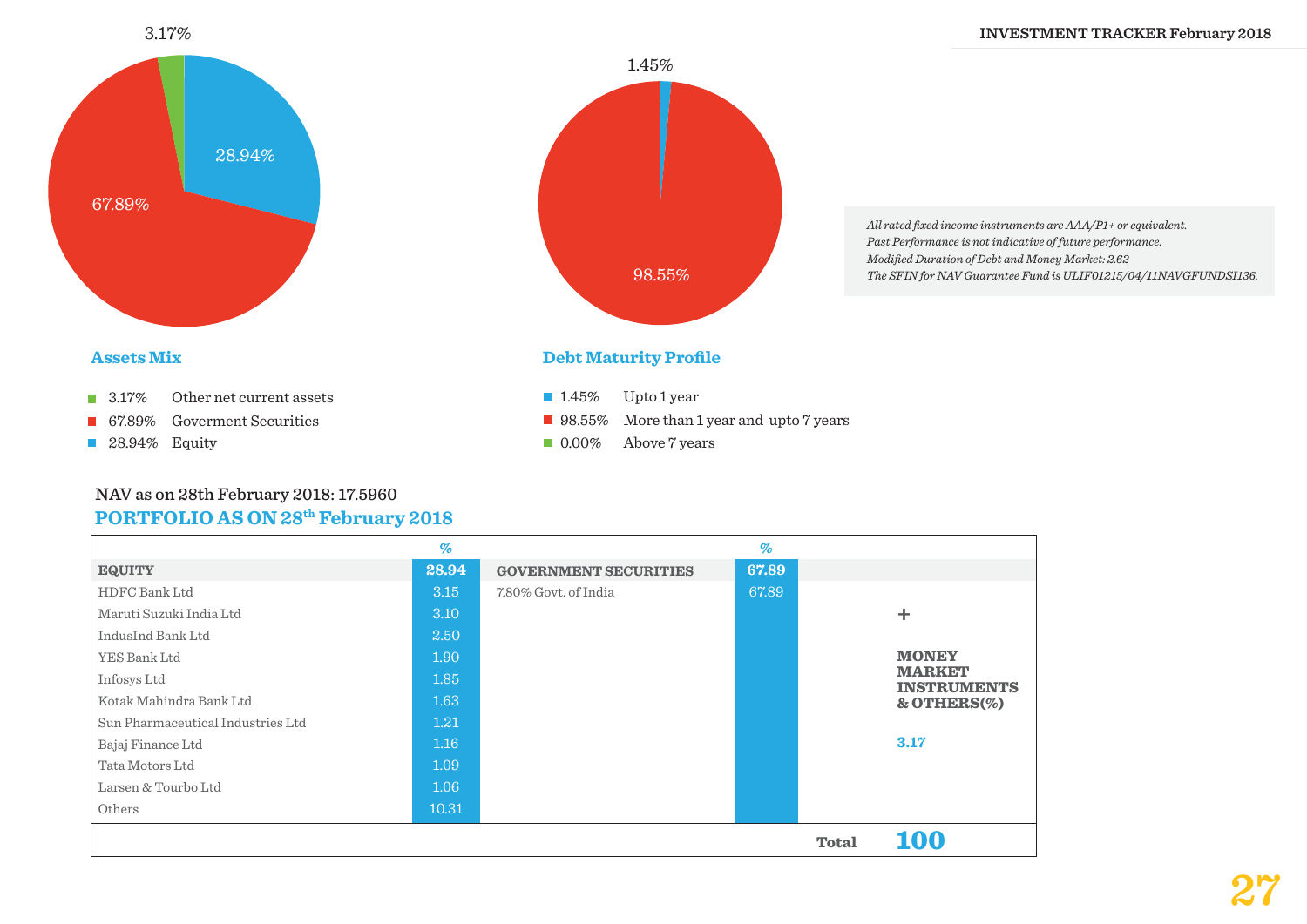## Unit Linked Pension Growth Fund

The Fund invests in listed equities and high quality fixed income and money market instruments. The Fund intends to adopt a relatively aggressive approach towards bonds and equities with the objective of achieving capital appreciation.

- **Water Transport**
- Manufacture of pharmaceuticals, medicinal chemical and botanical Products
- Manufacture of other non-metallic mineral products
- Manufacture of electrical equipment  $\sim$
- Electricity, gas, steam and air conditioning supply
- Computer programming, consultancy and related activities  $\sim 10$
- **Manufacture of machinery and equipment n.e.c.**
- Manufacture of chemicals and chemical products  $\mathcal{L}^{\text{max}}$
- Manufacture of motor vehicles, trailers and semi-trailers
- Financial and Insurance activities
- **N** Others

#### **DATE OF INCEPTION: 08TH SEPTEMBER 2016**

| <b>Risk Profile - High</b><br><b>Asset Allocation Pattern</b>                                   | <b>Credit Rating Profile</b>                     |
|-------------------------------------------------------------------------------------------------|--------------------------------------------------|
| 10% - 60%<br>Equity and                                                                         | AAA & equivalent* $100\%$                        |
| <b>Equity Related Instruments</b><br>$20\%$ - $100\%$<br><b>Debt Securities</b><br>$0\% - 80\%$ | AA & equivalent                                  |
|                                                                                                 | A & equivalent                                   |
|                                                                                                 | Total<br>100%                                    |
| <b>Money Market</b>                                                                             | *Includes Gsec, SDL,Tbill, CBLO and Reverse Repo |

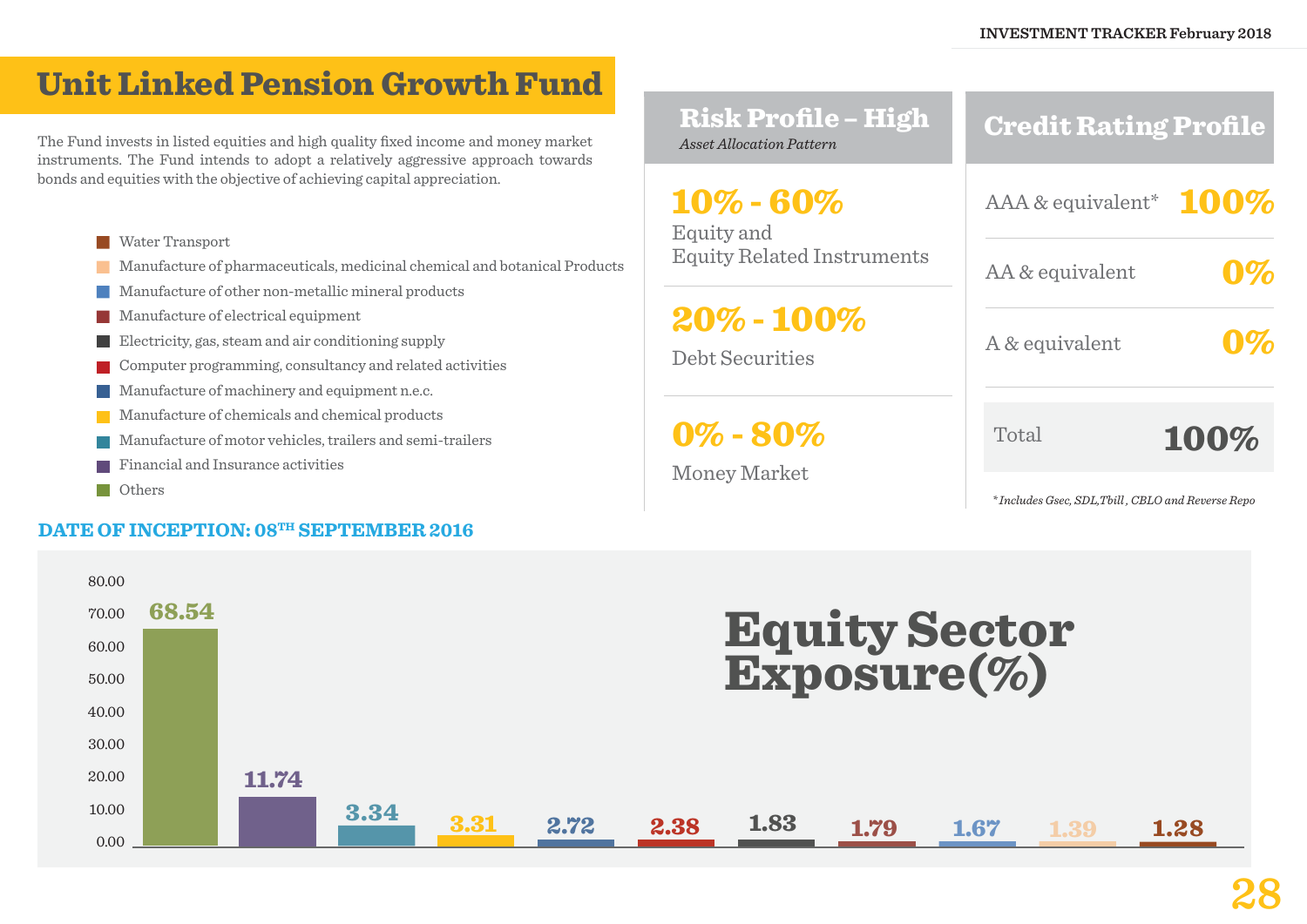

#### **PORTFOLIO AS ON 28th February 2018** NAV as on 28th February 2018: 10.8643



Benchmark: Nifty 50 and

CRISIL Composite Bond Fund Index

*Pension Growth Fund benchmark is 40% Nifty 50 and 60% Crisil Composite Bond Fund Index. Modified Duration of Debt and Money Market 5.66 The SFIN for Pension Growth Fund is ULIF01405/11/15PENSGROFND136*

#### Benchmark **Pension Growth**



- 7.25% Upto 1 year 44.89% More than 1 year and upto 7 years
- **47.86%** Above 7 years

|                              | %     |                                      | $\%$  |                                             | $\%$ |              |                                     |
|------------------------------|-------|--------------------------------------|-------|---------------------------------------------|------|--------------|-------------------------------------|
| <b>EQUITY</b>                | 42.46 | <b>GOVERNMENT SECURITIES</b>         | 42.89 | <b>CORPORATE DEBT</b>                       | 9.13 |              |                                     |
| HDFC Bank Ltd                | 3.42  | 9.23% Govt. of India                 | 10.81 | 9.25% Reliance Jio Infocomm Limited NCD     | 2.63 |              |                                     |
| YES Bank Ltd                 | 2.45  | 7.61% Govt. of India GSEC            | 9.57  | 9.02% Rural Electrification Corporation Ltd | 2.61 |              |                                     |
| Maruti Suzuki India Ltd      | 1.91  | 8.27% Govt. of India                 | 8.17  | 8.83% Indian Railways Fin. Corp. NCD        | 2.60 |              |                                     |
| GAIL (India) Ltd             | 1.83  | 7.80% Govt. of India                 | 2.83  | 8.70% Great Eastern Shipping Co Ltd NCD     | 1.28 |              | <b>MONEY</b>                        |
| IndusInd Bank Ltd            | 1.63  | 8.51% Andhra Pradesh State Dev. Loan | 2.58  |                                             |      |              | <b>MARKET</b><br><b>INSTRUMENTS</b> |
| Godrej Consumer Products Ltd | 1.43  | 6.84% Govt. of India GSEC            | 2.46  |                                             |      |              | $&$ OTHERS $(\%)$                   |
| Infosys Ltd                  | 1.25  | 6.62% Govt. of India                 | 1.81  |                                             |      |              |                                     |
| Team Lease Services Ltd      | 1.14  | 8.30% Govt. of India                 | 1.30  |                                             |      |              | 5.53                                |
| Hindustan Unilever Ltd       | 1.10  | 8.13% Govt. of India                 | 1.29  |                                             |      |              |                                     |
| Petronet LNG Ltd             | 1.04  | 7.72% Govt. of India GSEC            | 1.17  |                                             |      |              |                                     |
| Others                       | 25.26 | Others                               | 0.88  |                                             |      |              |                                     |
|                              |       |                                      |       |                                             |      | <b>Total</b> | 100                                 |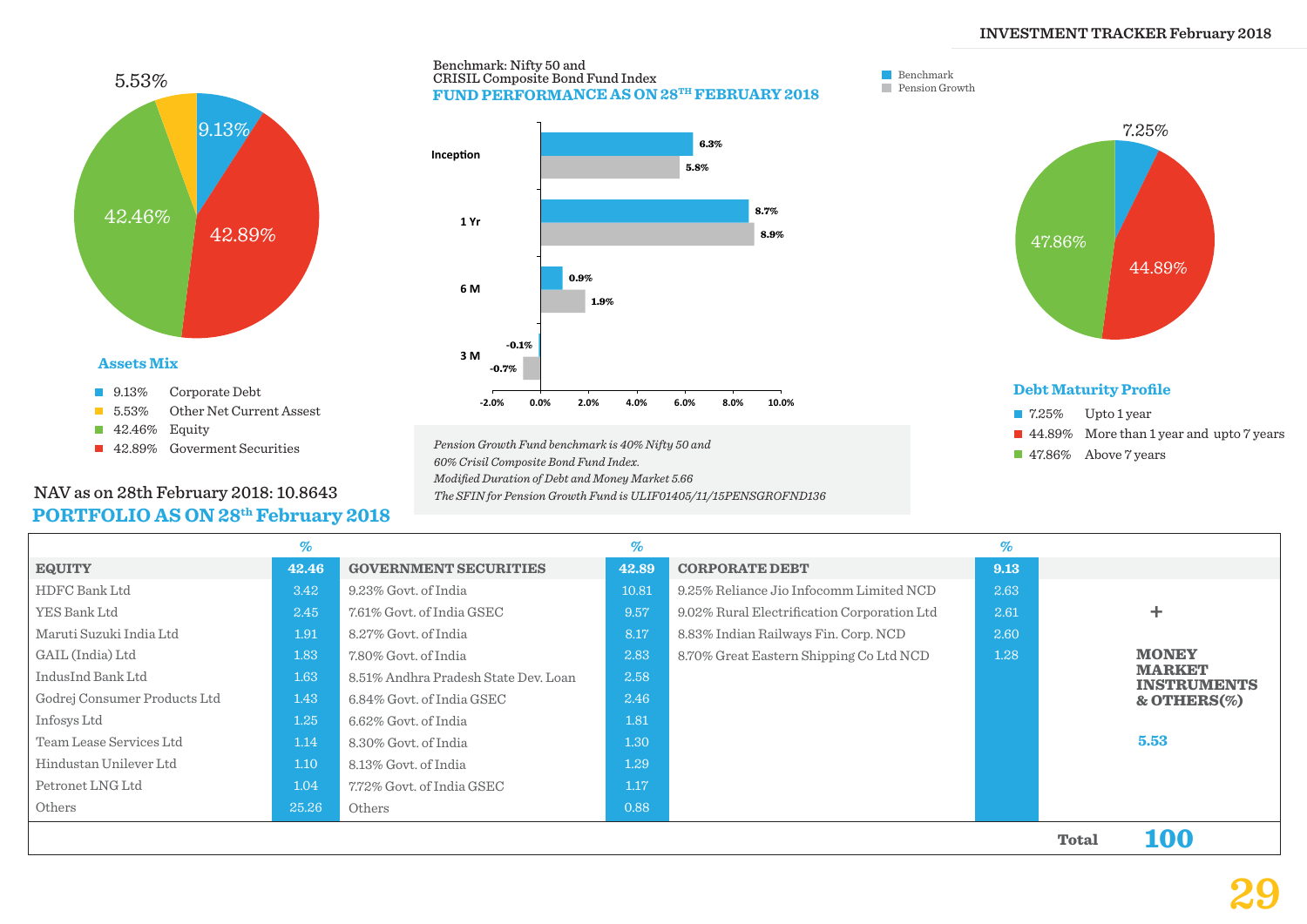## Unit Linked India Multicap Fund

To generate capital appreciation in the long term through equity investments by investing in a diversified portfolio of Small Cap, Mid Cap and Large Cap Companies.

- **Mining of Metal Ores**
- Manufacture of coke and refined petroleum products  $\mathcal{L}^{\mathcal{L}}$
- Manufacture of basic metals  $\sim$
- Manufacture of other non-metallic mineral products  $\mathcal{L}_{\mathcal{A}}$
- **Manufacture of rubber and plastics products**
- Manufacture of chemicals and chemical products  $\sim 10$
- Manufacture of machinery and equipment n.e.c.  $\mathcal{L}^{\text{max}}$
- Computer programming, consultancy and related activities  $\mathcal{L}^{\text{max}}$
- Manufacture of motor vehicles, trailers and semi-trailers
- Financial and Insurance activities **Tale**
- **Others**

#### **DATE OF INCEPTION: 15TH NOVEMBER 2016**

| <b>Risk Profile - High</b><br><b>Asset Allocation Pattern</b> | <b>Credit Rating Profile</b> |
|---------------------------------------------------------------|------------------------------|
| 60% - 100%<br>Equity and                                      | AAA & equivalent* $100\%$    |
| <b>Equity Related Instruments</b>                             | AA & equivalent              |
| $0\%$ - $40\%$<br><b>Money Market</b>                         | A & equivalent               |
|                                                               | Total<br>100%                |
|                                                               |                              |

*\* Includes Gsec, SDL, Tbill , CBLO and Reverse Repo*

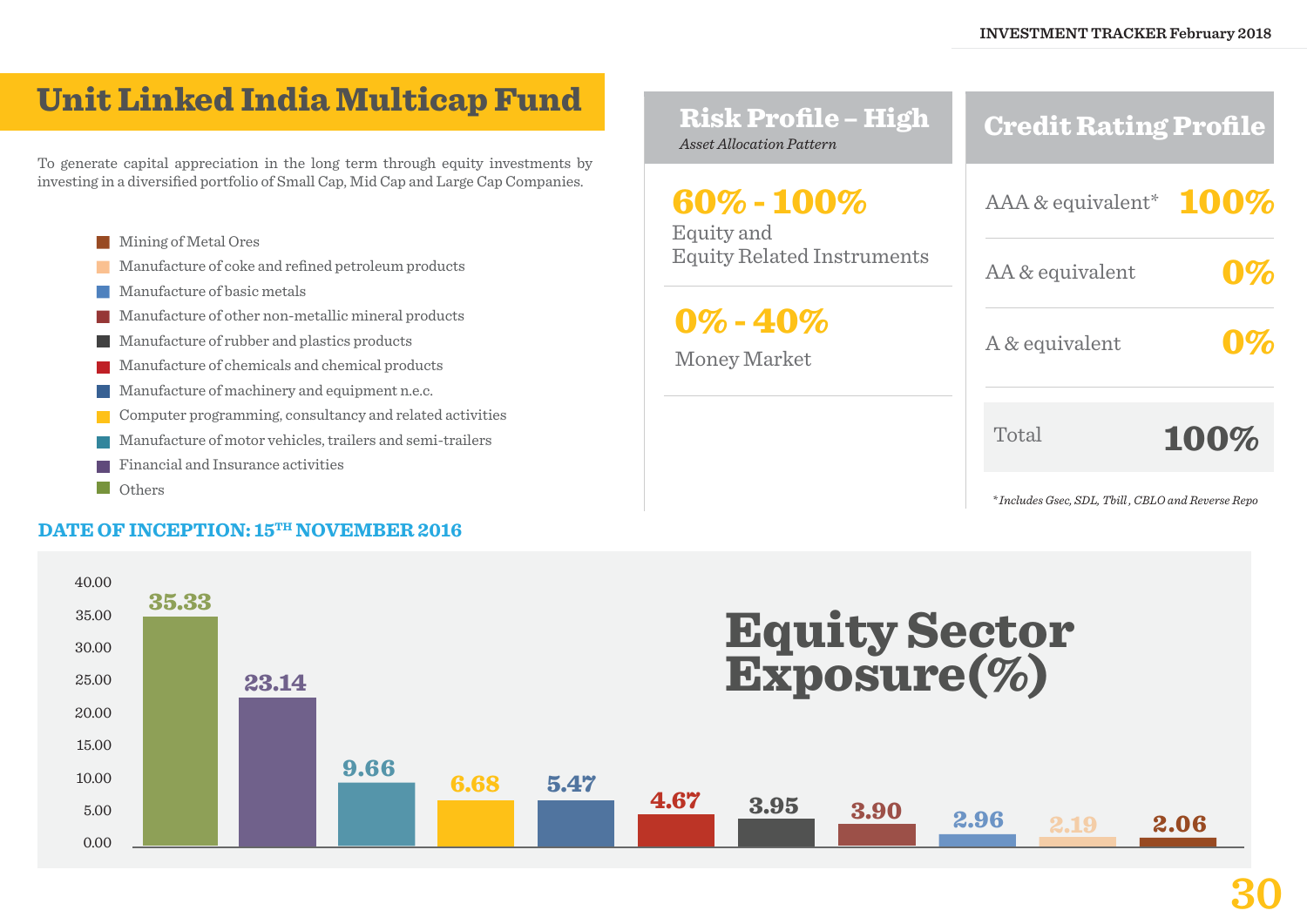

#### **Assets Mix**

- 2.61% Other net current assets
- **97.39%** Equity



*All the rated income instruments are AAA/P1 + or equivalent. Past performance is not indicative of future performance. Modified Duration of Debt and Money Market 0.00 The SFIN for India Multicap Fund is SFIN: ULIF01816/08/16IMCAPEQFND136.*

#### **PORTFOLIO AS ON 28th February 2018** NAV as on 28th February 2018: 13.2825

|                          | $\%$  |              |                                     |
|--------------------------|-------|--------------|-------------------------------------|
| <b>EQUITY</b>            | 97.39 |              |                                     |
| HDFC Bank Ltd            | 6.34  |              |                                     |
| Kotak Banking ETF        | 6.11  |              | ÷                                   |
| Maruti Suzuki India Ltd  | 5.72  |              |                                     |
| YES Bank Ltd             | 4.57  |              | <b>MONEY</b>                        |
| IndusInd Bank Ltd        | 3.54  |              | <b>MARKET</b><br><b>INSTRUMENTS</b> |
| Infosys Ltd              | 3.08  |              | & OTHERS(%)                         |
| Subros Ltd               | 2.32  |              |                                     |
| <b>ICICI Bank Ltd</b>    | 2.28  |              | 2.61                                |
| Jindal Steel & Power Ltd | 2.22  |              |                                     |
| Vedanta Ltd              | 2.06  |              |                                     |
| Others                   | 59.15 |              |                                     |
|                          |       | <b>Total</b> | <b>100</b>                          |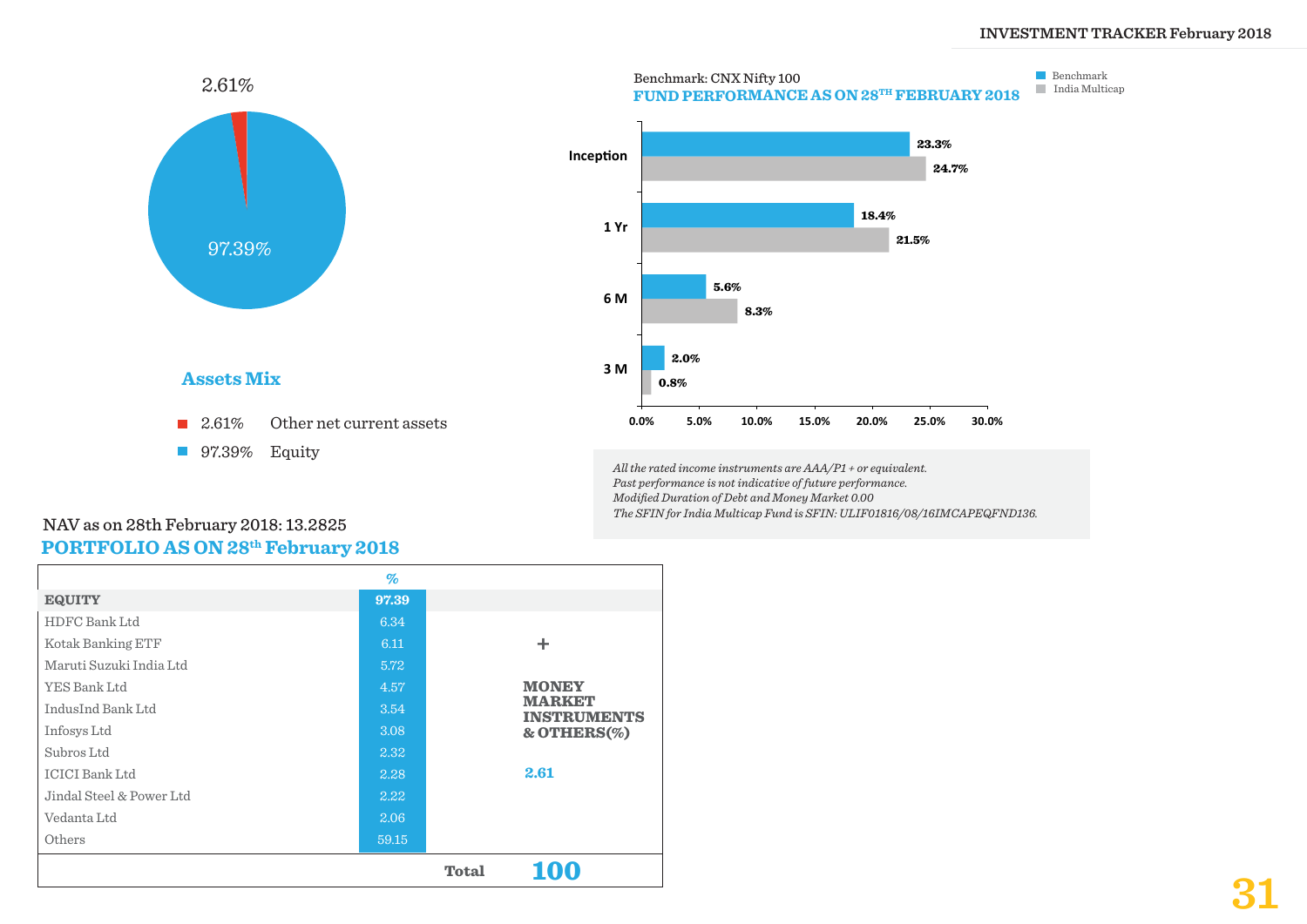## UL Emerging Leaders Equity Fund

The objective of this fund is to generate capital appreciation in the long term through investments predominantly in mid cap stocks

- **Employment activities**
- **Manufacture of computer, electronic and optical products**
- **Manufacture of wearing apparel**
- $\mathcal{L}_{\mathcal{A}}$ Manufacture of motor vehicles, trailers and semi-trailers
- **Manufacture of machinery and equipment n.e.c.**
- **Manufacture of rubber and plastics products**
- **The Second** Computer programming, consultancy and related activities
- Manufacture of fabricated metal products, except machinery and equipment
- Financial and Insurance activities T.
- Manufacture of chemicals and chemical products  $\mathcal{L}^{\text{max}}$
- **Others**

#### **DATE OF INCEPTION: 26TH FEBRUARY 2018**

| <b>Risk Profile - High</b><br><b>Asset Allocation Pattern</b> | <b>Credit Rating Profile</b>                       |  |
|---------------------------------------------------------------|----------------------------------------------------|--|
| 60% - 100%<br>Equity and<br><b>Equity Related Instruments</b> | AAA & equivalent* $100^{\circ}$                    |  |
|                                                               | AA & equivalent                                    |  |
| $0\%$ - $40\%$<br><b>Money Market</b>                         | A & equivalent                                     |  |
|                                                               | Total<br>100%                                      |  |
|                                                               | * Includes Gsec, SDL, Tbill, CBLO and Reverse Repo |  |

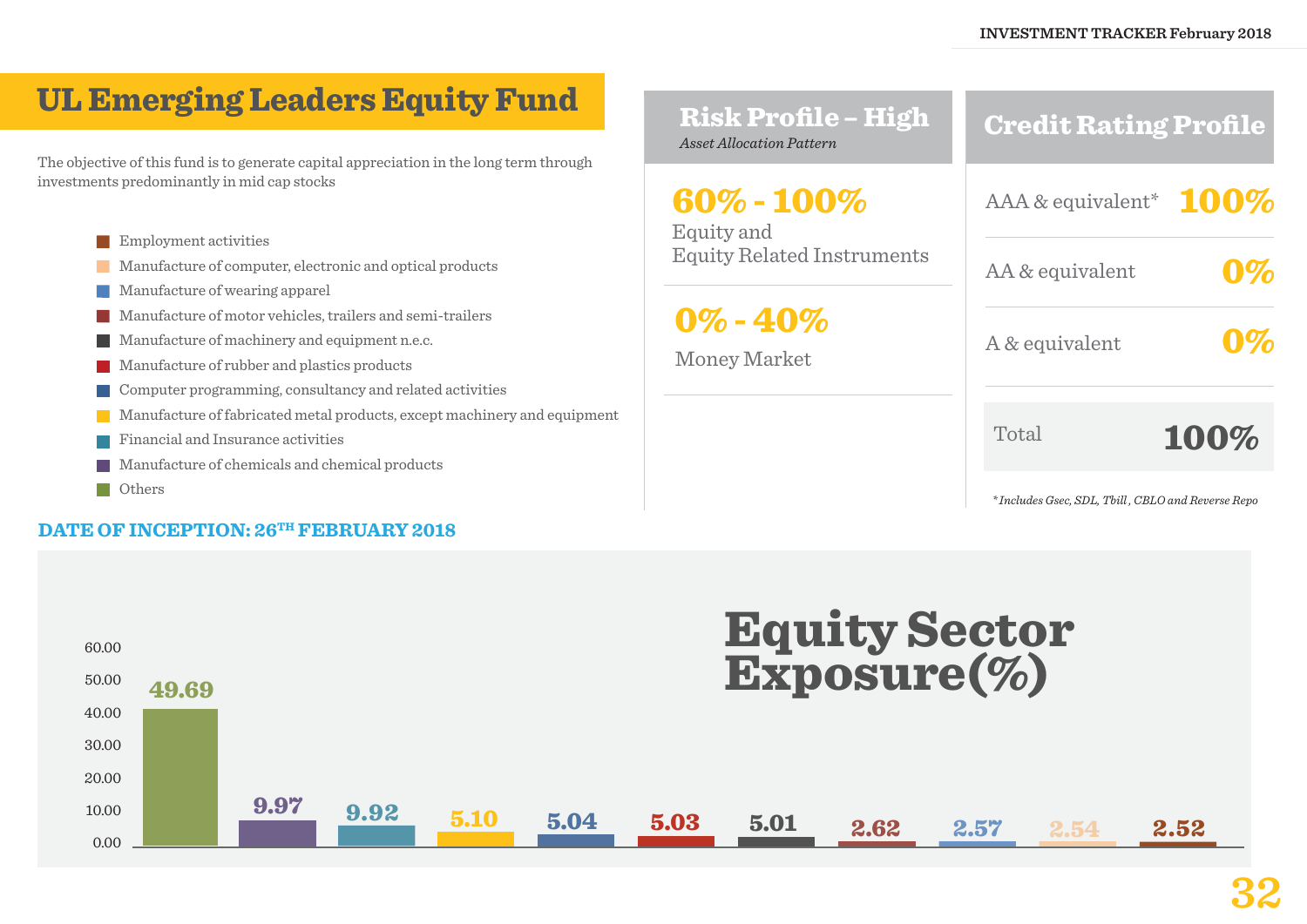#### Benchmark: Nifty Midcap 50

*All the rated income instruments are AAA/P1 + or equivalent. Past performance is not indicative of future performance. Modified Duration of Debt and Money Market 0.00 The SFIN for UL Emerging Leaders Equity Fund is SFIN: ULIF02020/12/17EMLEDEQFND136.*



#### **Assets Mix**

- 34.98% Other net current assets
- 65.02% Equity

#### **PORTFOLIO AS ON 28th February 2018** NAV as on 28th February 2018: 9.9615

|                                  | $\%$  |              |                                     |
|----------------------------------|-------|--------------|-------------------------------------|
| <b>EQUITY</b>                    | 65.02 |              |                                     |
| Ashok Leyland Ltd                | 2.62  |              |                                     |
| Page Industries Ltd              | 2.57  |              | ÷                                   |
| Camlin Fine Sciences Ltd         | 2.57  |              |                                     |
| <b>MM</b> Forgings Limited       | 2.56  |              | <b>MONEY</b>                        |
| Bharat Forge Ltd                 | 2.54  |              | <b>MARKET</b><br><b>INSTRUMENTS</b> |
| Equitas Holdings Ltd             | 2.54  |              | & OTHERS(%)                         |
| Amber Enterprises India Ltd      | 2.54  |              |                                     |
| Newgen Software Technologies Ltd | 2.54  |              | 34.98                               |
| Shaily Engineering Plastics Ltd  | 2.53  |              |                                     |
| Team Lease Services Ltd          | 2.52  |              |                                     |
| Others                           | 39.51 |              |                                     |
|                                  |       | <b>Total</b> | 100                                 |